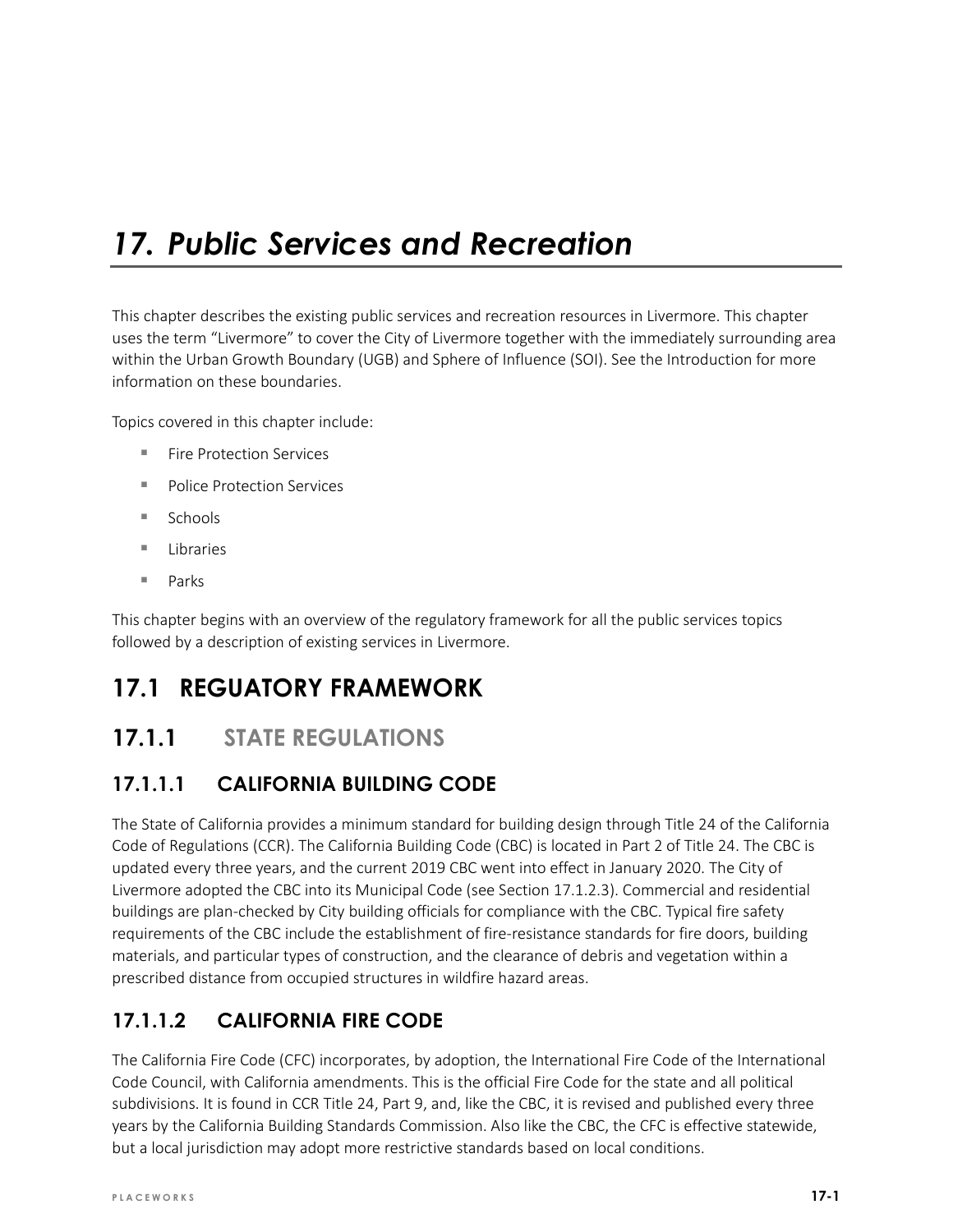The CFC includes provisions and standards for emergency planning and preparedness, fire service features, fire protection systems, hazardous materials, fire flow requirements, and fire hydrant locations and distribution. Typical fire safety requirements include installation of sprinklers in all high-rise buildings; the establishment of fire resistance standards for fire doors, building materials, and particular types of construction; and the clearance of debris and vegetation within a prescribed distance from occupied structures in wildfire hazard areas.

# **17.1.1.3 THE MELLO-ROOS COMMUNITIES FACILITIES ACT OF 1982**

The Mello-Roos Community Facilities Act, California Government Code Section 53311 et seq*.*, provides an alternative method of financing certain public capital facilities and services through special taxes. This state law empowers local agencies to establish Community Facilities Districts (CFDs) to levy special taxes for facilities such as fire protection, police protection, schools, and libraries. Such districts exist within the City of Livermore.

## **17.1.1.4 SENATE BILL 50**

Senate Bill (SB) 50 (funded by Proposition 1A, approved in 1998) limits the power of cities and counties to require mitigation of school facilities impacts as a condition of approving new development and provides instead for a standardized developer fee. SB 50 also provides for three levels of statutory impact fees. In setting the fees, school districts must prepare nexus studies to demonstrate a reasonable connection between new development and the need for school improvements. The fees may only be used to finance the construction or modernization of school facilities. The fee application level depends on whether state funding is available, whether the school district is eligible for state funding, and whether the school district meets certain additional criteria involving bonding capacity, year-round school, and the percentage of moveable classrooms in use.

## **17.1.1.5 CALIFORNIA GOVERNMENT CODE, SECTION 65995(B), AND EDUCATION CODE SECTION 17620**

SB 50 amended California Government Code Section 65995, which contains limitations on Education Code Section 17620, the statute that authorizes school districts to assess development fees within school district boundaries. California Government Code Section 65995(b)(3) requires the maximum square footage assessment for development to be increased every two years, according to inflation adjustments. On January 22, 2014, the State Allocation Board (SAB) approved increasing the allowable amount of statutory school facilities fees (Level I School Fees) from \$3.20 to \$3.36 per square foot of assessable space for residential development of 500 square feet or more, and from \$0.51 to \$0.54 per square foot of chargeable covered and enclosed space for commercial/industrial development. According to California Government Code Section 65995(3)(h), the payment of statutory fees is "deemed to be full and complete mitigation of the impacts of any legislative or adjudicative act, or both, involving, but not limited to, the planning, use, or development of real property, or any change in governmental organization or reorganization...on the provision of adequate school facilities." The school district is responsible for implementing the specific methods for mitigating school impacts under the California Government Code.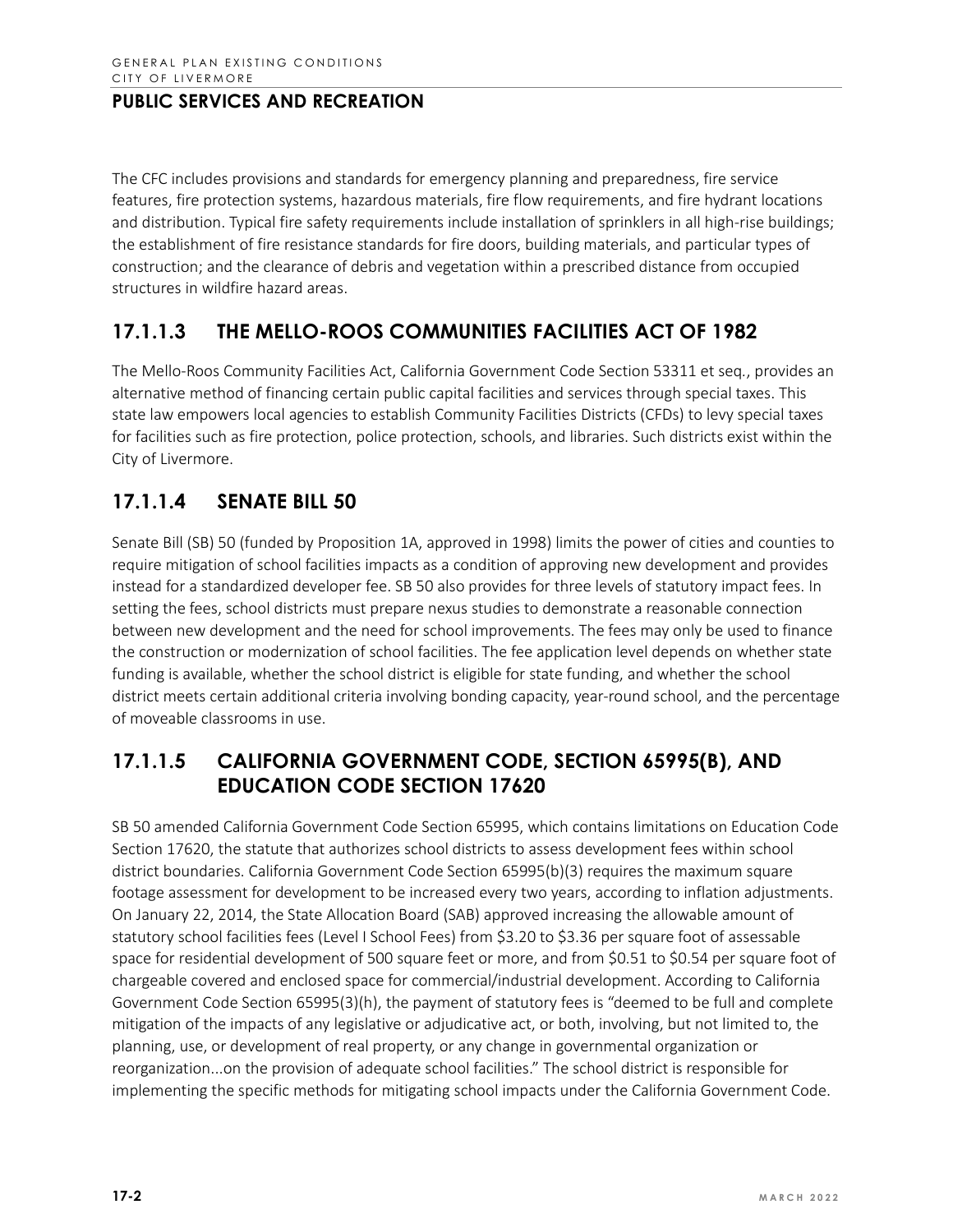## **17.1.1.6 MITIGATION FEE ACT (CALIFORNIA GOVERNMENT CODE SECTIONS 66000-66008)**

Assembly Bill (AB) 1600, the Mitigation Fee Act, requires a local agency establishing, increasing, or imposing an impact fee as a condition of development to identify the purpose of the fee and the use to which the fee is to be put.<sup>[1](#page-2-0)</sup> The agency must also demonstrate a reasonable relationship between the fee and the purpose for which it is charged, and between the fee and the type of development project on which it is to be levied. This act became effective on January 1, 1989.

## **17.1.1.7 THE QUIMBY ACT**

The 1975 Quimby Act (California Government Code Section 66477) authorizes cities and counties to adopt ordinances requiring developers to set aside land, donate conservation easements, or pay fees for park improvements. Revenues generated through the Quimby Act cannot be used for operation and maintenance of park facilities.<sup>[2](#page-2-1)</sup> A 1982 amendment (AB 1600) requires agencies to clearly show a reasonable relationship between the public need for the recreation facility or parkland and the type of development project upon which the fee is imposed. Cities with a high ratio of park space to inhabitants can set a standard of up to 5 acres per 1,000 persons for new development. Cities with a lower ratio can only require the provision of up to 3 acres of park space per 1,000 persons. The calculation of a city's park space to population ratio is based on a comparison of the population count of the last federal census to the amount of city-owned parkland.

# **17.1.2 LOCAL REGULATIONS**

## **17.1.2.1 2003-2025 GENERAL PLAN**

The City of Livermore 2003-2025 General Plan contains goals, policies, and actions related to fire protection, police services, schools, libraries, and parks throughout the document, as shown in Table 17-1. As part of the General Plan Update, it is likely that some existing General Plan goals, policies, and actions could be amended, substantially changed, or new policies could be added. The General Plan's Infrastructure and Public Facilities Element in its entirety relates to fire protection services, police services, schools, libraries, and parks; every goal from this element will not be included in Table 17-1. For the complete element, please go on the City's [website.](https://www.cityoflivermore.net/civicax/filebank/documents/6098)

<span id="page-2-0"></span><sup>&</sup>lt;sup>1</sup> California Legislative Information, California Law, Code Section Group, Government Code Sections 66000-66008, [https://leginfo.legislature.ca.gov/faces/codes\\_displayText.xhtml?lawCode=GOV&division=1.&title=7.&part=&chapter=5.&article=](https://leginfo.legislature.ca.gov/faces/codes_displayText.xhtml?lawCode=GOV&division=1.&title=7.&part=&chapter=5.&article=) accessed on April 8, 2020.

<span id="page-2-1"></span><sup>2</sup> Westrup, Laura, 2002, Quimby Act 101: An Abbreviated Overview, Sacramento: California Department of Parks and Recreation.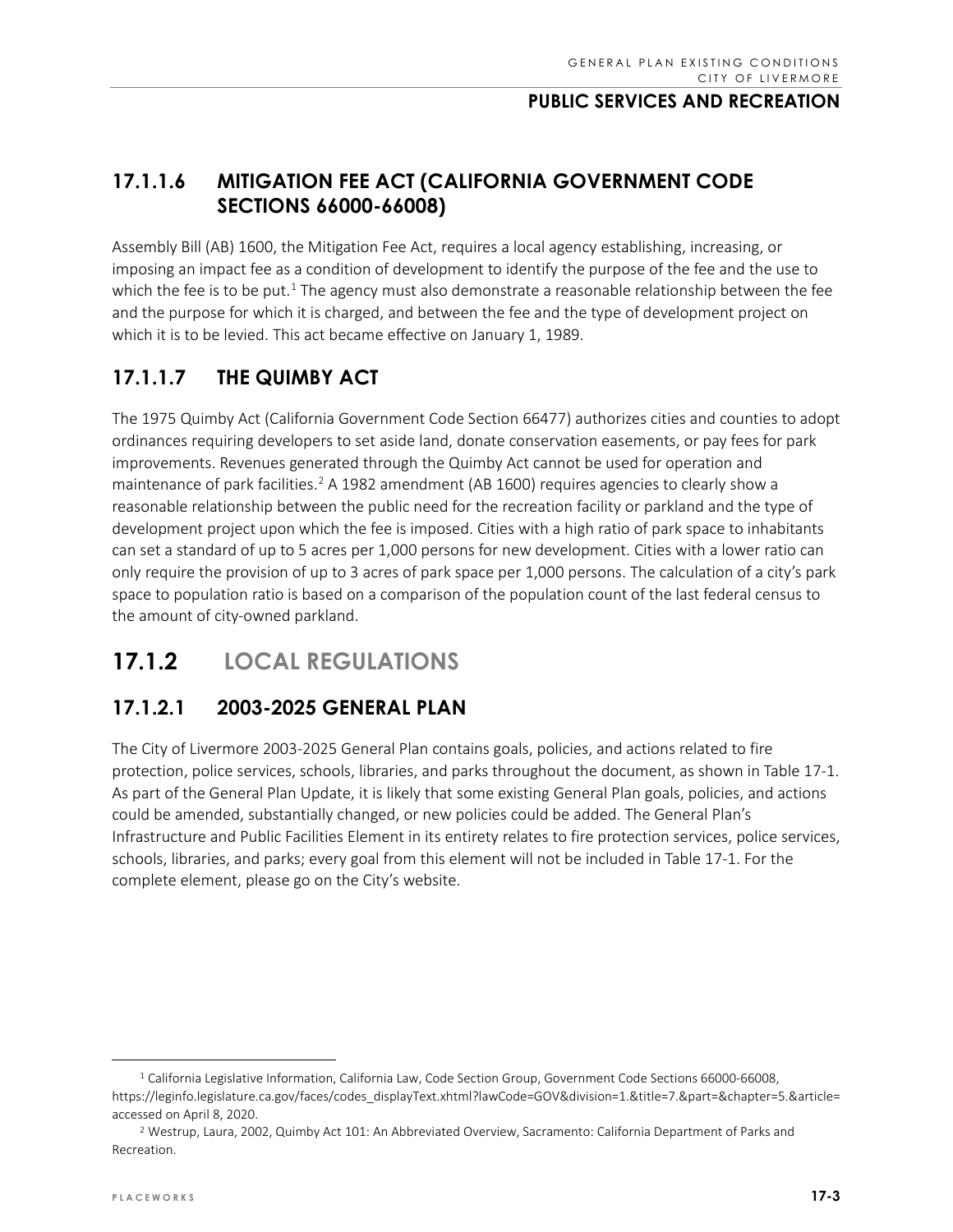#### TABLE 17-1 LIVERMORE 2003-20235 GENERAL PLAN GOALS RELEVANT TO FIRE PROTECTION SERVICES, POLICE SERVICES, SCHOOLS, LIBRARIES, AND PARKS

| Goal No.                   | Description                                                                                                                                                                                                     |
|----------------------------|-----------------------------------------------------------------------------------------------------------------------------------------------------------------------------------------------------------------|
|                            | Protect the unique qualities of Livermore, which include a historic                                                                                                                                             |
|                            | Downtown, a variety of residential neighborhoods, vineyards, ranches,                                                                                                                                           |
| $LU-1$                     | natural habitats and open space. Policies and Actions under Goal LU-1 ensure that commercial and                                                                                                                |
|                            | neighborhood uses are comprehensively designed with public services in mind to increase livability in                                                                                                           |
|                            | communities across Livermore.                                                                                                                                                                                   |
|                            | The City recognizes that it has an overriding responsibility to promulgate policies and programs, which will                                                                                                    |
| $LU-2$                     | result in the management of growth to best serve the health, safety, and general welfare of its residents                                                                                                       |
|                            | (NLUGBI). Policies and Actions under Goal LU-2 limits growth of the City and ensures that public services                                                                                                       |
|                            | does not exceed the community's capability to adequately provide public services.                                                                                                                               |
|                            | It is the goal of the City to establish a coherent and logical pattern of                                                                                                                                       |
|                            | urban uses that protects and enhances open space and agricultural uses                                                                                                                                          |
|                            | by providing a clear and permanent boundary for urban uses within the                                                                                                                                           |
| $LU-5$                     | City's Planning Area. The provisions of GOAL LU-5, as readopted by                                                                                                                                              |
|                            | the North Livermore Urban Growth Boundary Initiative shall be                                                                                                                                                   |
|                            | amended only by a vote of the people. Policies and actions under LU-5 regulates the development in North                                                                                                        |
|                            | Livermore to protect agricultural uses, open space, and the rural character of this area of the City.                                                                                                           |
|                            | Protect and enhance public views within and from established scenic routes, including views of arroyos.                                                                                                         |
|                            | Policies and Actions under CC-4 protect and regulate scenic routes in Livermore by promoting appropriate                                                                                                        |
| $CC-4$                     | maintenance of public services to ensure aesthetic viewsheds are preserved and protected. In addition,<br>various policies and actions require Livermore and County Departments to collaborate to provide an    |
|                            | enjoyable recreational experience in the City.                                                                                                                                                                  |
|                            | Provide sufficient water supplies and facilities to serve the City in the most efficient and financially sound                                                                                                  |
|                            | manner, while maintaining the highest standards required to enhance the quality of life for existing and                                                                                                        |
|                            | future residents. Policies and Actions under Goal INF-1 cover water availability, fire flows, water for                                                                                                         |
| $INF-1$                    | agriculture irrigation, coordination with Zone 7, protection of water quality, water fees for new                                                                                                               |
|                            | development, updates to the water master plan, water system operational costs, coordination with Cal                                                                                                            |
|                            | Water, and requirements for water infrastructure construction as part of new development."                                                                                                                      |
|                            | Policies and Actions under Goal INF-2, INF-3, and INF-8 cover the collection, treatment, and disposal of                                                                                                        |
| INF-2, INF-3,<br>and INF-8 | wastewater, stormwater, and solid waste in safe, sanitary, environmentally acceptable and financially sound                                                                                                     |
|                            | ways while maintaining high standards required to preserve quality of life for existing and future residents.                                                                                                   |
|                            | Provide utilities in ways that are safe, environmentally acceptable and financially sound. Polices and Actions                                                                                                  |
| INF-4                      | under Goal INF-4 relates to providing adequate utility service to future and projected Livermore residents                                                                                                      |
|                            | while respecting Livermore's natural environment.                                                                                                                                                               |
|                            | Maintain a safe environment in Livermore through enforcement of the law, prevention of crime and the                                                                                                            |
| INF-5                      | function of partnerships with the community. Polices and Actions under Goal INF-5 includes coordination                                                                                                         |
|                            | between land use planning and law enforcement to maintain and improve law enforcement and crime                                                                                                                 |
|                            | prevention services to keep in pace with Livermore's dynamic population.                                                                                                                                        |
|                            | Minimize loss of life and property from fires, medical emergencies and public emergencies. Policies and<br>Actions under Goal INF-6 includes coordination between the city and the Livermore Fire Department to |
| INF-6                      | minimize loss of life and property from fires, medical emergencies, and public emergencies. This includes                                                                                                       |
|                            | land use planning and fire protection coordination, partnerships with state, county, and regional fire                                                                                                          |
|                            | protection agencies, and revie annual staffing and/or equipment deficiencies.                                                                                                                                   |
|                            | Provide education facilities sufficient to meet the demands of existing and new development. Policies and                                                                                                       |
| INF-7                      | Actions under Goal INF-7 ensures that the Joint Valley Unified School District develop and maintain school                                                                                                      |
|                            | facilities to prevent negative impacts on the health, safety, and welfare of students.                                                                                                                          |
|                            | The City shall support access to health care in Livermore. Policies and Actions under Goal INF-9 facilitates                                                                                                    |
| INF-9                      | facility access to health care for Livermore residents.                                                                                                                                                         |
|                            | Ensure an adequate range and supply of childcare services to meet the needs of all Livermore residents.                                                                                                         |
| <b>INF-10</b>              | Policies and Actions under Goal INF-10 ensures that childcare is provided adequately to meet the needs for                                                                                                      |
|                            | Livermore residents through partnerships with organizations like the LARPD, LVJUSD, and community                                                                                                               |
|                            | centers.                                                                                                                                                                                                        |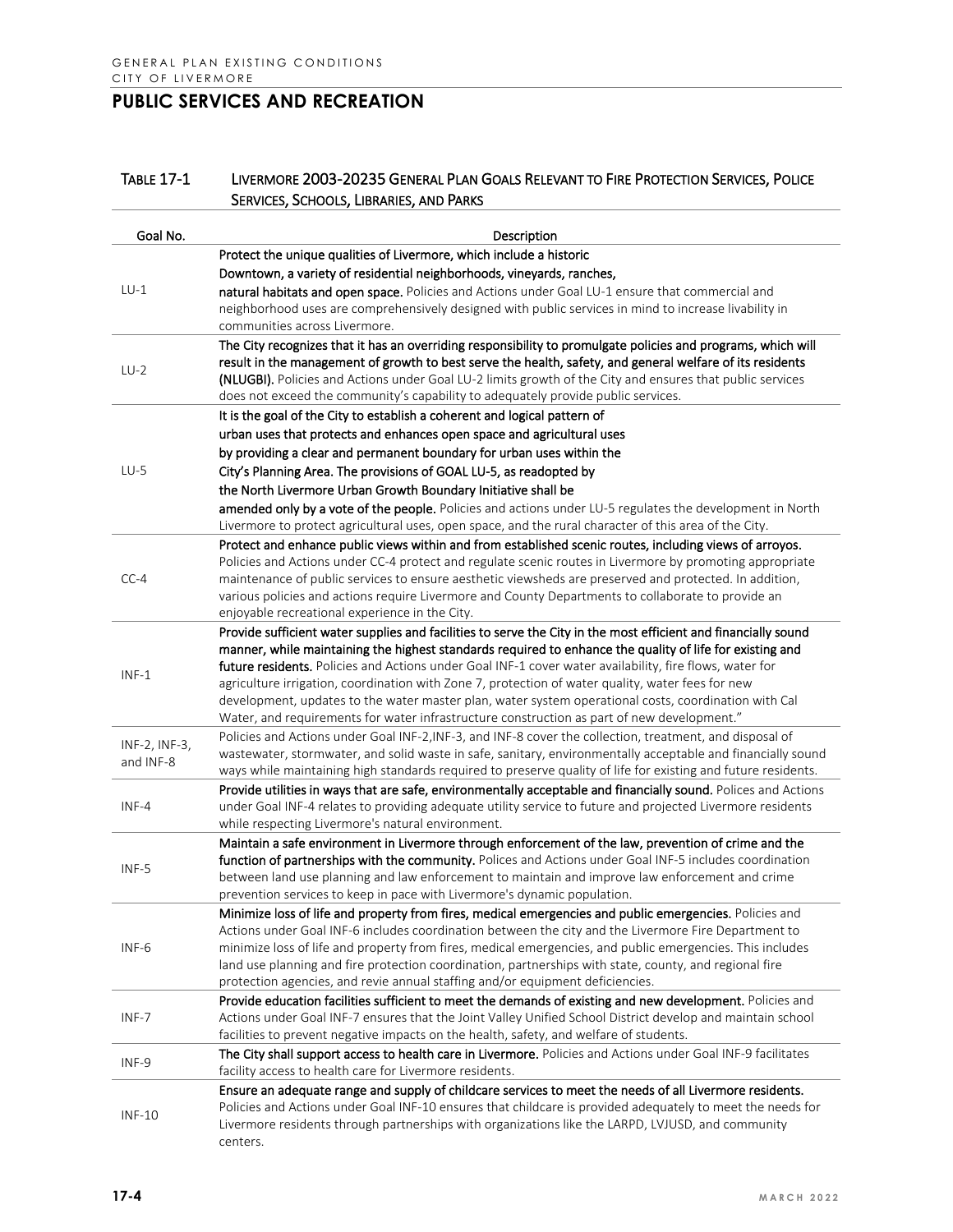#### TABLE 17-1 LIVERMORE 2003-20235 GENERAL PLAN GOALS RELEVANT TO FIRE PROTECTION SERVICES, POLICE SERVICES, SCHOOLS, LIBRARIES, AND PARKS

| Goal No. | Description                                                                                                                                                                                                                                                                                             |
|----------|---------------------------------------------------------------------------------------------------------------------------------------------------------------------------------------------------------------------------------------------------------------------------------------------------------|
| $INF-11$ | Provide sufficient library service to meet the information, cultural and educational needs of the population<br>of Livermore. Policies and Actions under Goal INF-11 ensures that the Livermore Public Library provides<br>sufficient library service to meet the various needs of Livermore residents. |
| OSC-5    | Develop a full complement of parks and other recreational lands for public use and enjoyment Policies and<br>Actions under Goal OSC-5 create and maintain the open space in Livermore while providing a full range of<br>recreational activities within the City.                                       |
| $N-1$    | Minimize the exposure of community residents to excessive noise. Policies and Actions under Goal N-1<br>ensure that noise sensitive uses, and park facilities and other recreational activities are protected from<br>excessive noise.                                                                  |
| $PS-3$   | Protect lives and property from wildland fire hazard. Policies and Actions under Goal PS-3 requires new<br>regulations to ensure the safety of residents and properties from wildfires.                                                                                                                 |

Source: City of Livermore 2003-2025 General Plan

# **17.1.2.2 LIBRARY STRATEGIC SERVICES PLAN**

The Livermore Public Library 2020-2025 Strategic Services Plan contains objectives and strategies to make the Livermore Public Library an inclusive and supportive education space, encouraging all community members to gather and learn from a variety of resources, including each other. This plan guides library staff to balance limited resources in ways to meet public needs.

## **17.1.2.3 LIVERMORE MUNICPAL CODE**

The Livermore Municipal Code (LMC), organized by title, chapter, and section, contains all ordinances for the City and addresses fire protection, police regulation, and the city library. Most provisions relating to fire protection services are included in Chapter 15.06, Fire Code. The fire code regulates the hazardous conditions to protect property and life. The fire code includes the portions of the 2018 international fire. Chapter 2.36, Police Department and Police Reserve, establishes that as long as the City receives aid from the State of California, the City will adhere to the standards for recruitment and training of the State of California's Penal Code. Chapter 2.60, Public Library, of the Livermore Municipal Code establishes the Livermore Public Library.

# **17.1.2.4 LIVERMORE AREA RECREATION AND PARK DISTRICT MASTER PLAN**

The purpose of the Livermore Area Recreation and Park District (LARPD) Master Plan is to provide a realistic and visionary guide for the creative, orderly development and management of parks, trails, recreation facilities, open space, and programs for the LARPD, now and into the future. The Master Plan findings and recommendations are based on a combination of community input derived from community workshops, targeted surveys, input from professional staff, district records, participation data, and technical analysis, and, as such, they represent community expectations. This plan also includes a recreational facility needs assessment to determine the existing service level of the park, trails, and open space within the LARPD boundary and determine any deficiencies. The needs assessment was used to identify future recommendation and assisted in goal setting of the future of LARPD.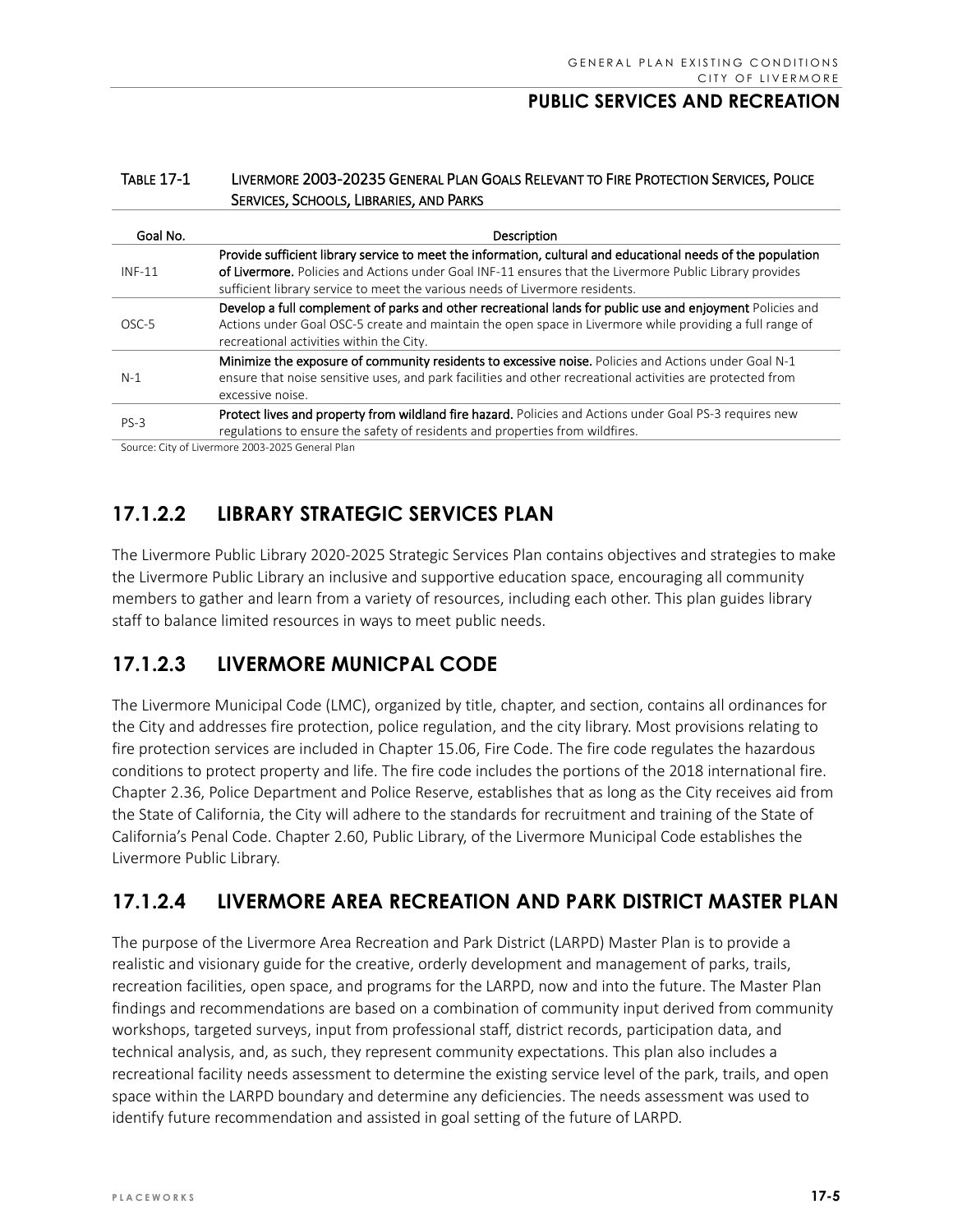# **17.1.2.5 LAS POSITAS COLLEGE 2018 FACILITIES MASTER PLAN**

The 2018 Las Positas College Facilities Master Plan guides the development of the campus for the next 15 years and beyond. The Master Plan includes design principles for the development of buildings, outdoor spaces, mobility and infrastructure upgrades, and other physical improvements envisioned for the campus.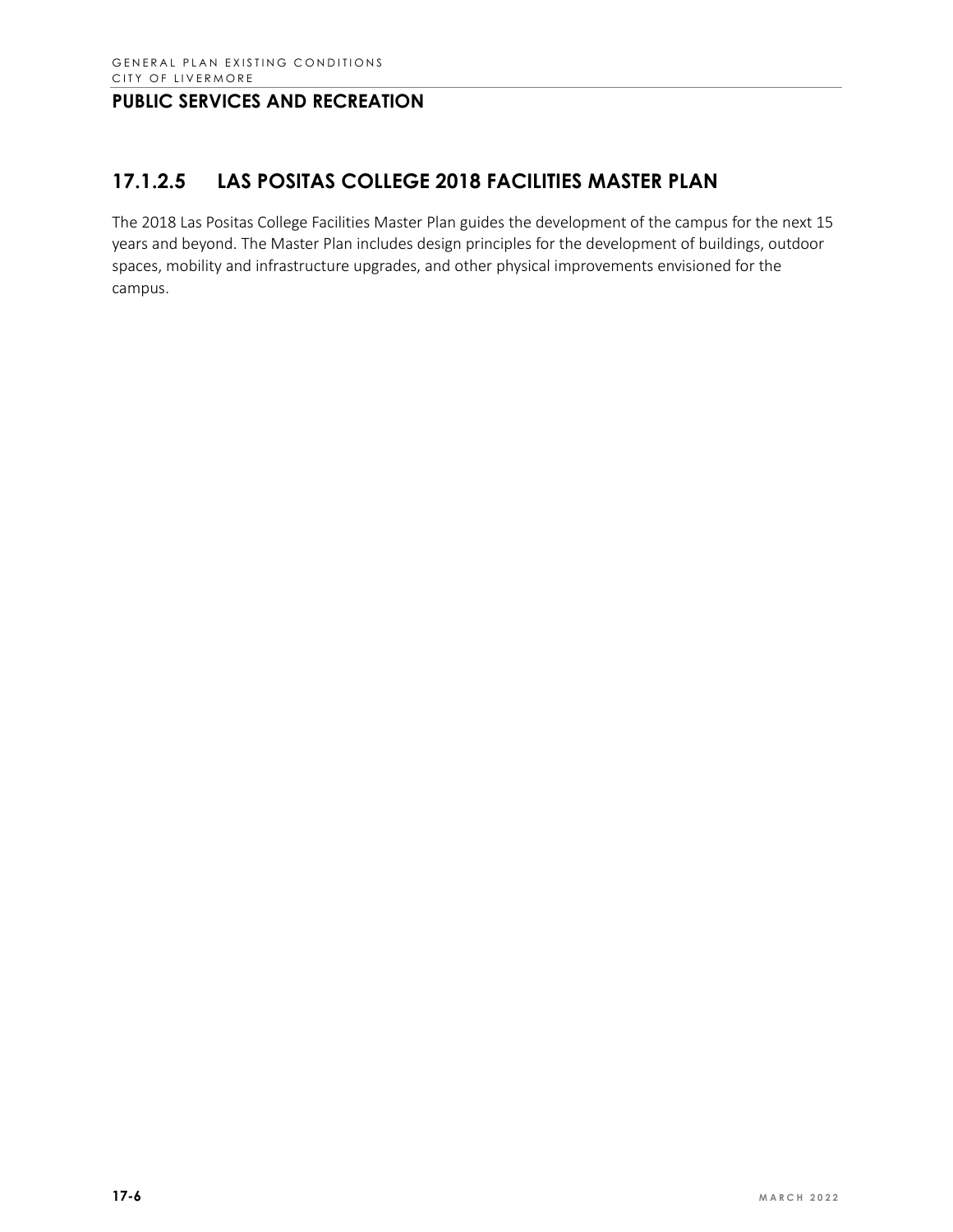# **17.2 EXISTING CONDITIONS**

# **17.2.1 FIRE PROTECTION SERVICES**

Fire services in Livermore are provided by the Livermore-Pleasanton Fire Department (LPFD). In 1996, the Cities of Livermore and Pleasanton entered into a Joint Powers Authority (JPA), consolidating each City's fire department into the LPFD. $3$  The LPFD provides contract and automatic aid outside the cities of Livermore and Pleasanton within Alameda County and adjacent areas. The LPFD also provides reimbursed mutual aid at State of California and Federal incidents. [4](#page-6-1) As of October 2021, the LPFD has 127 fulltime-equivalent (FTE) employees and three half-time employees.<sup>[5](#page-6-2)</sup>

Within the City of Livermore, the LPFD provides core services to approximately 89,000 residents over an area of 26 square miles. These services include all-risk emergency response, such as fire, emergency medical services, automobile accidents, hazardous materials, and County and Statewide mutual aid. Additionally, LPFD provides mandated emergency readiness training, fire prevention plan checks and inspections, community education, and disaster preparedness. The LPFD also supports law enforcement to implement evacuation orders. LPFD has worked to adopt AC Alert and Zone haven, a community emergency and evacuation interface tool, to facilitate successful emergency preparation and evacuation.

The LPFD is organized into three branches: Administration, Fire Prevention and Emergency Operations. The Administration branch includes the Office of the Fire Chief, the Finance Division, and the Disaster Preparedness Division. The Finance Division partners with the Finance Departments of both cities to oversee the LPFD's budget, including tracking and reporting on all revenues and expenses, developing long-term budget forecasts, and presenting finance information to departmental and City personnel. The Fire Prevention branch focuses on risk reduction to the community through a performance-based approach and application of the codes and laws pertaining to fire, hazardous materials, and use of buildings and facilities. The Fire Prevention branch is also responsible for the enforcement of codes and standards, including fire protection and suppression systems, hazardous materials inventory reporting, aboveground and underground storage of petroleum products, and community fire education programs. The Fire Prevention branch also oversees the Weed Abate Program, Annual Fire Inspection Program, and the Veteran's Administration Hospital (outbuildings and grounds). The Disaster Preparedness Program Division facilitates and trains a disaster-resilient community through training, outreach, and public education.<sup>[6](#page-6-3)</sup> This division trains community-based disaster workers through the Livermore-Pleasanton Community Emergency Response Team (CERT). CERT workers are trained to respond to fire safety, disaster medical operations, light search and rescue, and terrorism.<sup>[7](#page-6-4)</sup>

<span id="page-6-1"></span><span id="page-6-0"></span><sup>&</sup>lt;sup>3</sup> Livermore, City of. 2021, October 14 (accessed). "Livermore-Pleasanton Fire Department Then and Now History." lpfire.org. [https://www.lpfire.org/our-history/then-and-now.](https://www.lpfire.org/our-history/then-and-now) 

<sup>4</sup> Testa, Joe (Deputy Chief of Fire). 2021, September 30. Email to City of Livermore. Livermore Pleasanton Fire Department.

<sup>5</sup> Testa, Joe (Deputy Chief of Fire). 2021, September 30. Email to City of Livermore. Livermore Pleasanton Fire Department.

<span id="page-6-3"></span><span id="page-6-2"></span><sup>6</sup> Livermore, City of. 2021, October 14 (accessed). "Livermore 2021 to 2023 Financial Plan." cityoflivermore.net, [https://www.cityoflivermore.net/home/showpublisheddocument/7915/637679221079530000.](https://www.cityoflivermore.net/home/showpublisheddocument/7915/637679221079530000) 

<span id="page-6-4"></span><sup>7</sup> News, Independent. 2017, April 20. 2021, December 14 (accessed). "CERT training to be offered by LPFD." Independentnews.com. https://www.independentnews.com/community/cert-training-to-be-offered-by-lfpd/article\_3fe51b70- 2550-11e7-8001-9bcf565c8ef0.html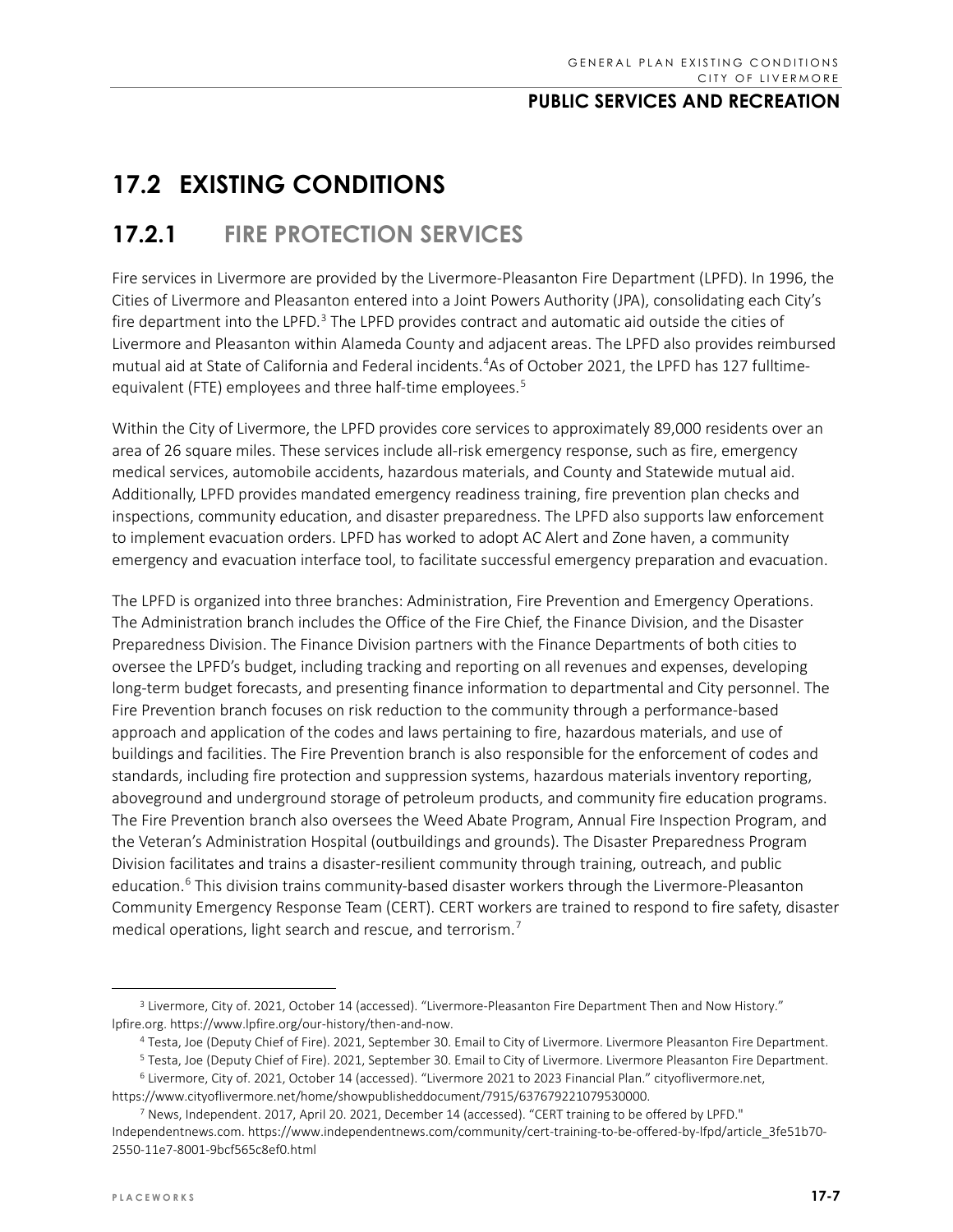The Emergency Operation team prepares for, responds to, and provides all services related to emergency fire suppression; emergency medical service; traffic collisions; specialized rescue; and emergency hazardous materials response and property losses (i.e., water leaks, fallen trees, and downed wires). Additionally, Emergency Operations also conducts fire safety inspections for businesses and conducts public education outreach.

## **17.2.1.1 FACILITIES AND EQUIPMENT**

The LPFD headquarters are in Pleasanton at 3560 Nevada Street. Five of the ten fire companies are based in the City of Livermore. Table 17-2 shows the fire station addresses in Livermore. Fire companies are strategically located to provide the best possible response time to emergency incidents. Each fire engine or truck is staffed with at least one paramedic, which allows the department to provide first responder advanced life support services. In 2020, LPFD received four new fire engines, two Type 3 (Pleasantonbased) Engines, and two Type 1 engines (Livermore-based).

| <b>Address</b>   |  |  |  |  |
|------------------|--|--|--|--|
| 4550 East Ave.   |  |  |  |  |
| 951 Rincon Ave.  |  |  |  |  |
| 5750 Scenic Ave. |  |  |  |  |
| 1919 Cordoba St. |  |  |  |  |
| 330 Airway Blvd. |  |  |  |  |
|                  |  |  |  |  |

Source: Livermore Pleasanton Fire Department, "Livermore-Pleasanton Fire Stations," accessed October 14, 2021[, https://www.lpfire.org/about](https://www.lpfire.org/about-us/fire-stations)[us/fire-stations.](https://www.lpfire.org/about-us/fire-stations)

# **17.2.1.2 RESPONSE TIMES AND PERFOMANCE**

During 2020, the LPFD responded to 13,544 total incidents. Of these incidents, 7,579 were in the Livermore service area, which included 4,922 emergency medical incidents, 314 fires, 164 hazmat and/or hazardous conditions incidents, and 2,179 other incidents (i.e., service requests, false alarms, good intent responses, and canceled enroute incidents).[8](#page-7-0) Figure 17-1 shows the concentration of all incident calls from 2020.

<span id="page-7-0"></span><sup>8</sup> Fire Department, Livermore-Pleasanton. 2021, October 14 (accessed). "2020 Annual Report". cityoflivermore.net. https://www.lpfire.org/home/showpublisheddocument/6001/637575327264800000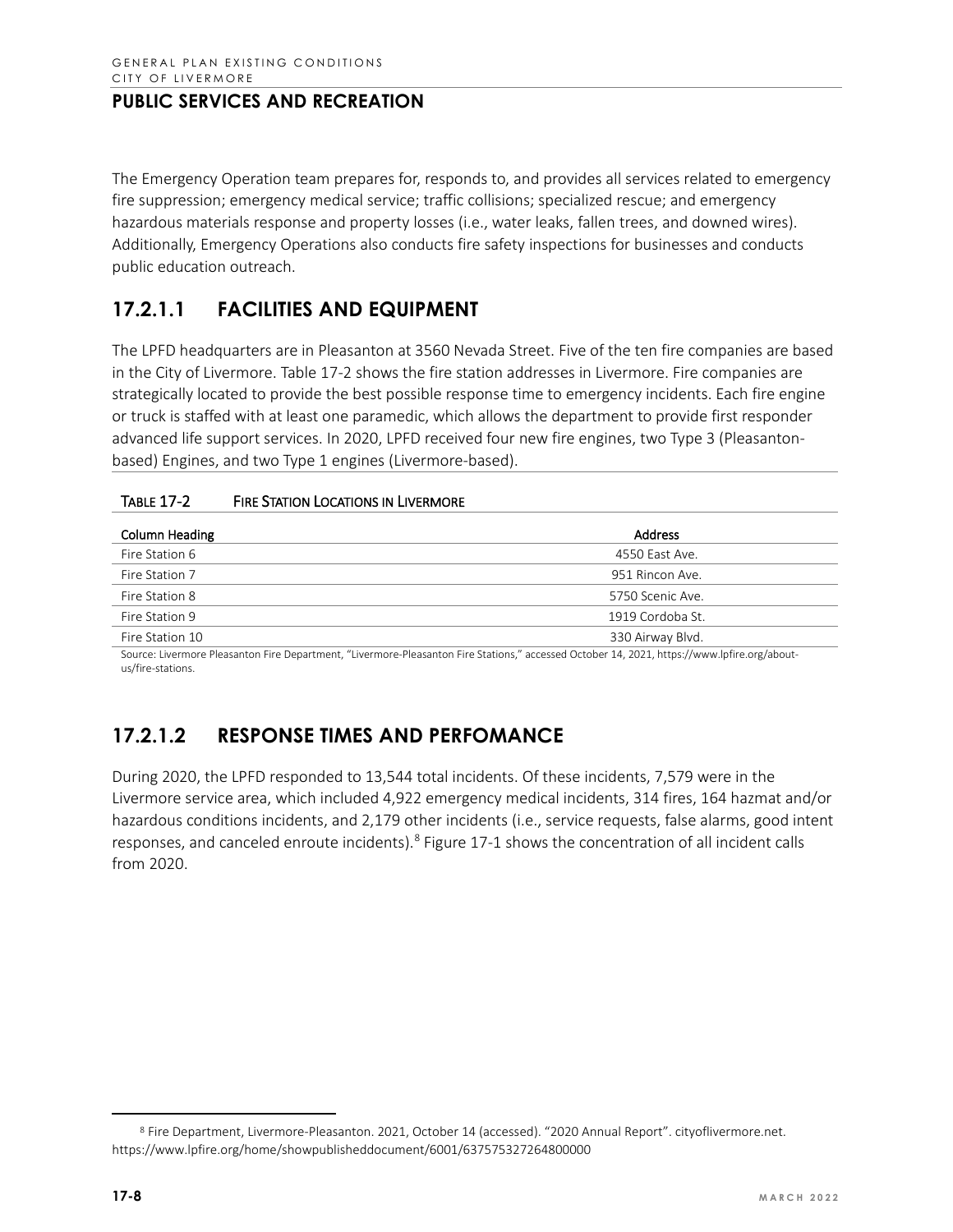

#### Figure 17-1 2020 LPFD Service Call Concentration

Source: Livermore Pleasanton Fire Department, "Livermore-Pleasanton 2020 Annual Report," accessed October 14, 2021, https://www.lpfire.org/home/showpublisheddocument/6001/637575327264800000.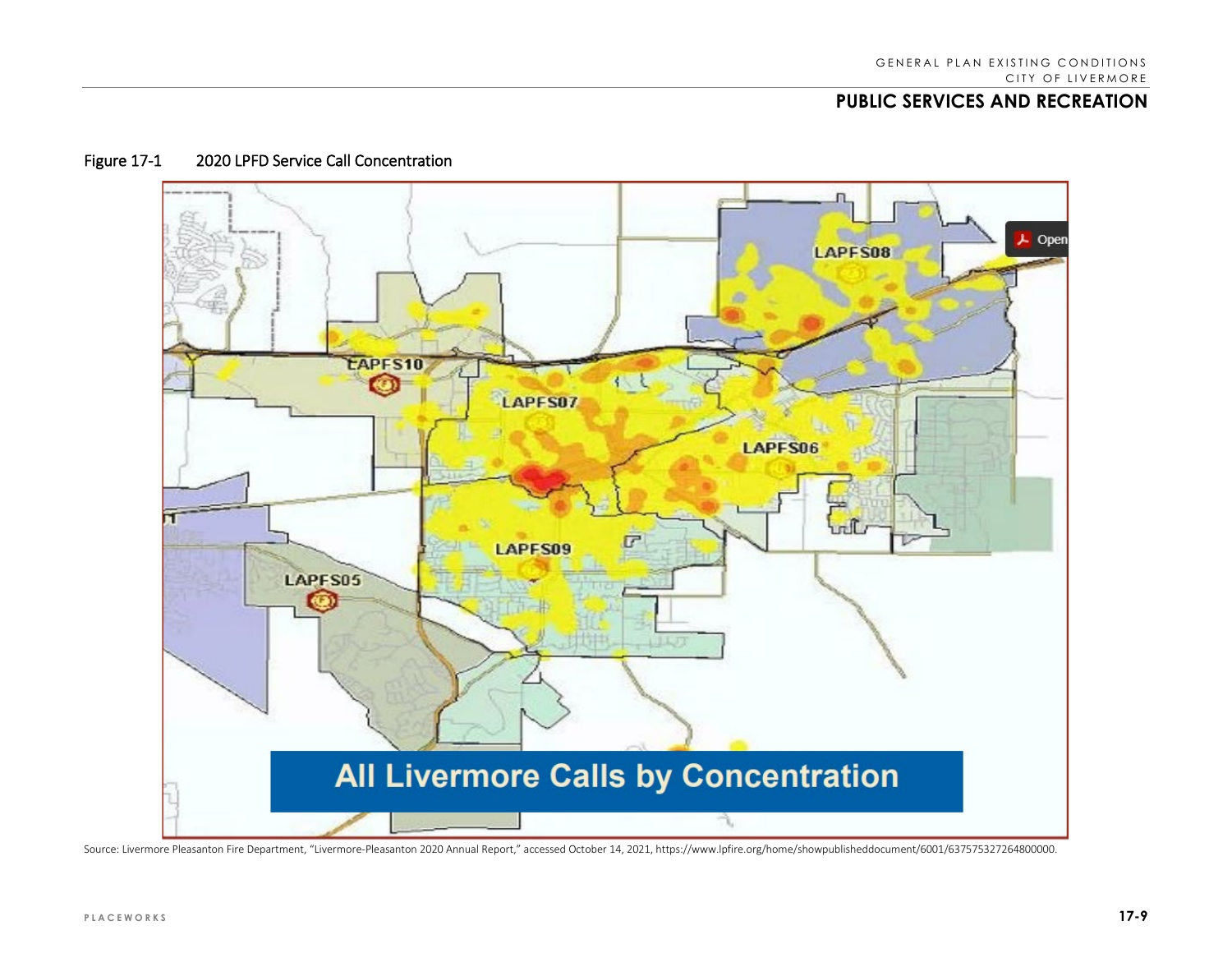The LPFD has a reflex time standard of seven minutes over 90 percent of the time, which includes a oneminute call processing time, one minute turnout time, and five minute travel time. In 2020, the LPFD had a compliance rate of 72 percent.<sup>[9](#page-9-0)</sup> To meet their standard, LPFD believes more staffing, additional stations, changes to the deployment model, and more equipment may decrease the LPFD reflex time.<sup>[10](#page-9-1)</sup>

## **17.2.1.3 BUDGET**

In fiscal year 2019 to 2020, fire services accounted for roughly 21 percent of the City's Municipal General Fund expenditures, which included funding for employee salaries, purchasing fire suppression equipment, and various other basic funding needs. Administrative costs for the LPFD are shared 50/50 between the City of Livermore and Pleasanton, whereas cost-share formulas are used for support services, such as payroll, personnel, risk management, and dispatch. Fire Prevention expenses are shared based on units of service provided (the number of new construction and tenant improvement permits issued per city, per calendar year). Fire operations and suppression expenses are shared between the partner cities based on the number of firefighters each city requires. To maintain current service levels with contractual and inflationary operation costs, the LPFD's budget will need to increase over time.<sup>[11](#page-9-2)</sup>

# **17.2.2 POLICE PROTECTION SERVICES**

The Livermore Police Department (LPD) provides police services within the City Limits. Outside the City Limits, police services are provided by the Alameda County Sheriff's Office. In the instance that an unusual occurrence becomes or is beyond the control of the LPD, the LPD's Chief of Police or their designee may request mutual aid from the Operational Area Law Enforcement Coordinator, also known as the Alameda County Sheriff.<sup>[12](#page-9-3)</sup> The operational area is a county with political subdivisions. Moreover, in response to a law enforcement mutual-aid request, the Sheriff will coordinate within the operation area to activate mutual aid.

The LPD operates through an Area Policing model. This model is often used by public safety agencies to expand their community policing efforts by assigning patrol personnel to a geographic area known as "Area Commands" for extended periods of time. Police agencies practicing this model build long-lasting and more effective relationships with the community and respond proactively to the unique issues within each area. Area Commands are larger than the traditional beat area. A Command-level officer, known as an Area Commander, is typically assigned to each area and responsible for developing key partnerships to community members and understanding the unique issues in their Area Command. In Livermore, there are four Area Command Districts.<sup>[13](#page-9-4)</sup> See Figure 17-2 for a map of the Area Command boundaries of each district.

<span id="page-9-1"></span><span id="page-9-0"></span><sup>9</sup> Fire Department, Livermore-Pleasanton. 2021, October 14 (accessed). "2020 Annual Report". cityoflivermore.net. https://www.lpfire.org/home/showpublisheddocument/6001/637575327264800000

<sup>&</sup>lt;sup>10</sup> Testa, Joe (deputy chief of fire). 2021, September 30. Email to City of Livermore, Livermore Pleasanton Fire Department.

<sup>&</sup>lt;sup>11</sup> Testa, Joe (deputy chief of fire). 2021, September 30. Email to City of Livermore, Livermore Pleasanton Fire Department

<span id="page-9-3"></span><span id="page-9-2"></span><sup>&</sup>lt;sup>12</sup> Police Department, Livermore. 2021, October 14 (accessed). Livermore Police Department Policy Manual on Mutual Aid Agreements.

<span id="page-9-4"></span><sup>13</sup> Livermore, City of. 2021, October 14 (accessed). "Livermore Police Department Area Command Model." cityoflivermore.net. https://www.cityoflivermore.net/government/police/area-command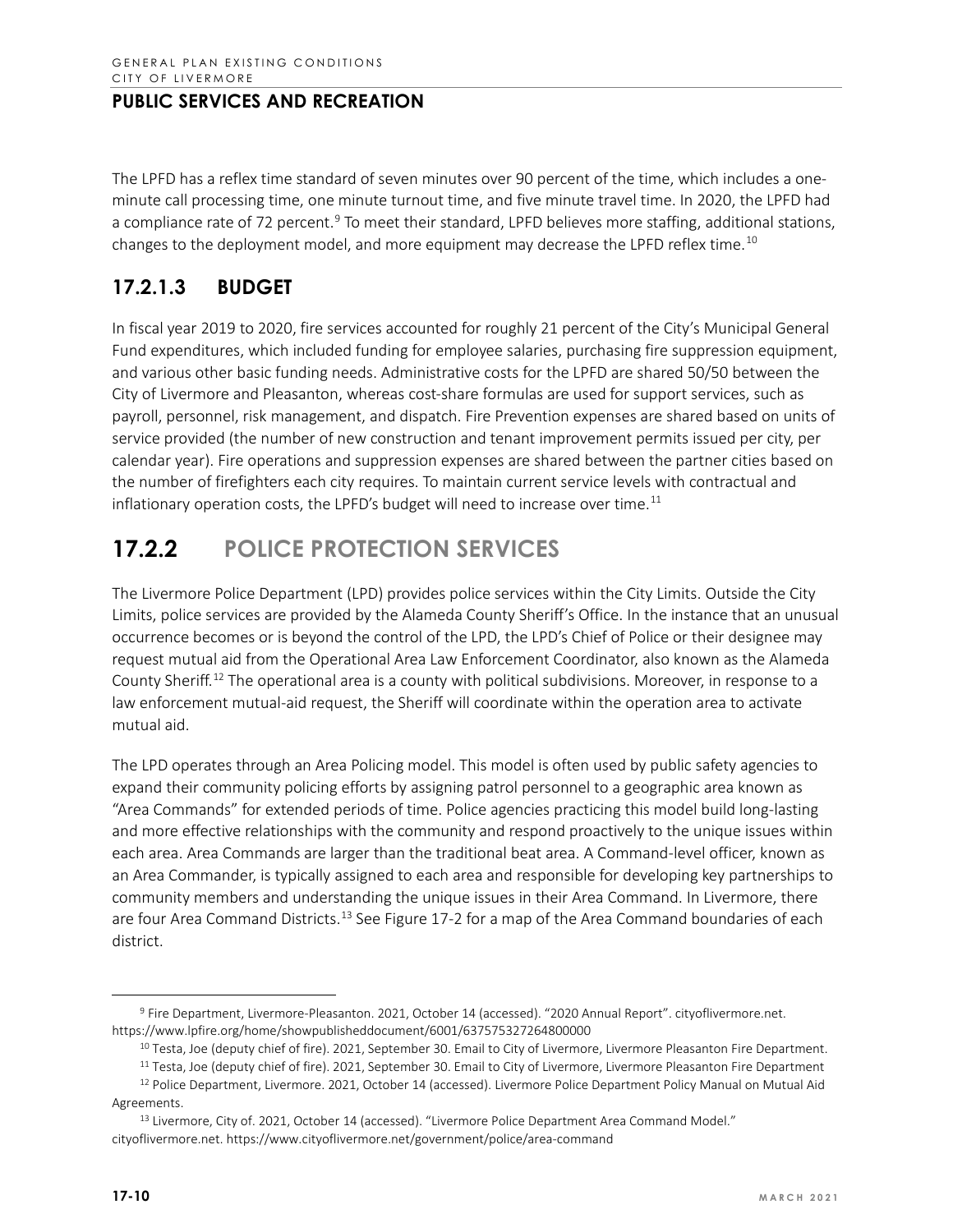

### Figure 17-2 Livermore Police Department Area Command Map

Source: Cochran, Julie, (operations captain). 2021, October. Email to Andy Ross, Livermore Community Development Department (senior planner). Livermore Police Department.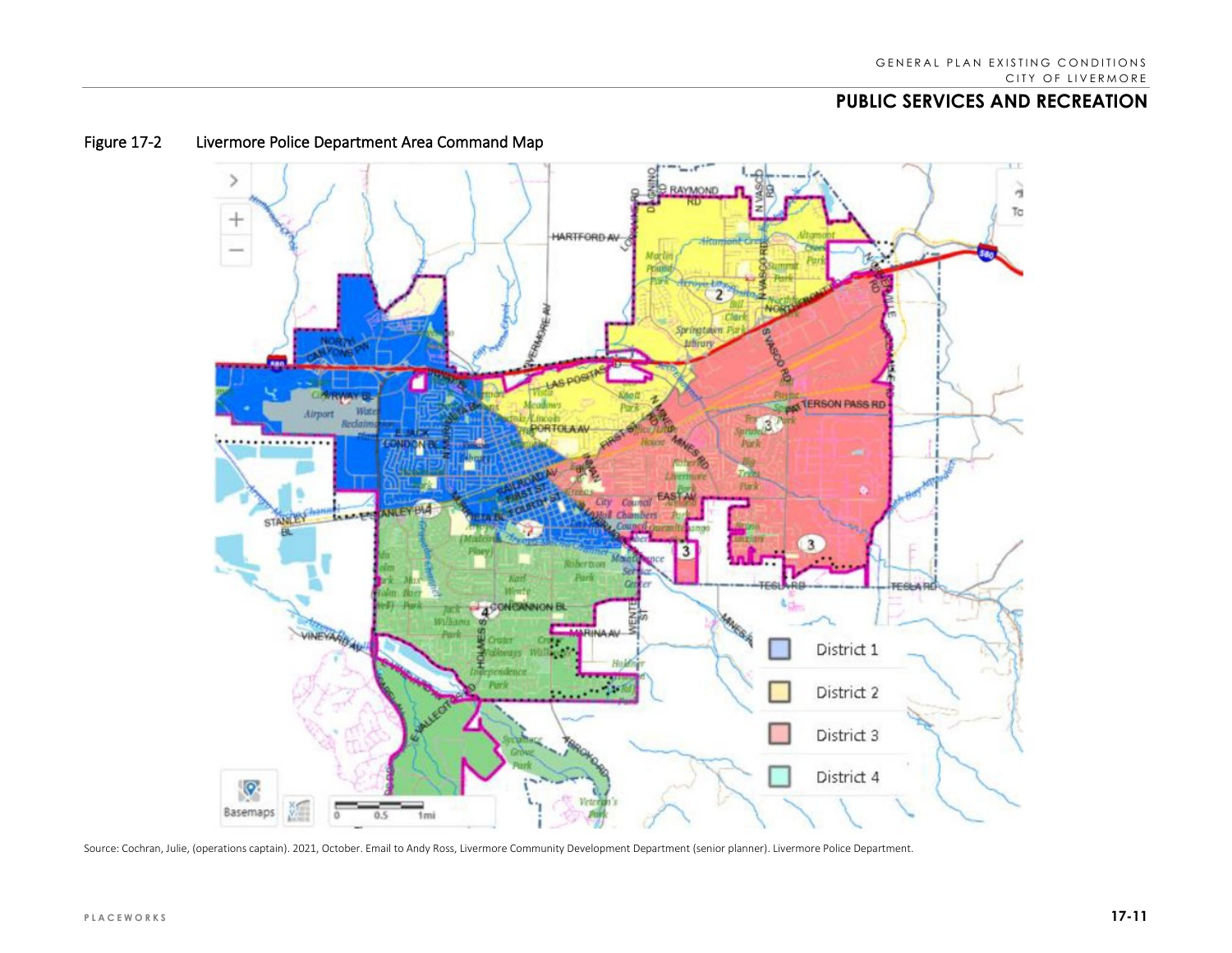# **17.2.2.1 STAFFING**

The LPD employs 95 sworn, 50.50 professional staff members, and are supported by over 100 volunteers.

As of October 2021, the LPD does not meet national police ratio standards for total law enforcement officers and sworn officers per 1,000 residents, as shown in Table 17-3. Although the LPD does not meet national and western regional standards for both law enforcement and sworn officers, the LPD said the current staffing ratios are currently acceptable. However, LPD notes that anticipated growth from future development projects may require an increase in staffing by at least three officers and one professional staff per year.<sup>[14](#page-11-0)</sup> LPD also anticipates the need for additional professional staff in the near future to accommodate the administrative demands from recent national and state police reform legislation such as the Public Records Act requests, Racial and Identity Profiling Act (AB 953), National Incident-Based Report System (NIBRS), and California Incident-Based Report System (CIBRS), Use of Force tracking, and body-worn camera and in-care camera footage.[15](#page-11-1)

| <b>TABLE 17-3</b> | LIVERMORE POLICE DEPARTMENT STAFF SERVICE RATIOS |
|-------------------|--------------------------------------------------|
|                   |                                                  |

| Service Ratio                                   | <b>National Average</b> | Western Region, Cities<br>less than 99,000<br>population | Livermore Police<br>Department |
|-------------------------------------------------|-------------------------|----------------------------------------------------------|--------------------------------|
| Law Enforcement Employees per 1,000 inhabitants | 3.5                     | 1.7                                                      | 1.6                            |
| Sworn Officers per 1,000 inhabitants            | 2.4                     |                                                          | 1.0                            |

Source: Cochran, Julie, Operations Captain, City of Livermore Police Department, General Plan Update Police Services Memorandum, October 2021.

The LPD stated that the nationwide social, political, and economic climate has created significant challenges to hiring police employees, specifically police officers. As a result, people do not want to work in law enforcement and those that do apply, are less qualified.<sup>[16](#page-11-2)</sup>

LPD is organized into two divisions: Support Services and Operations.

The Support Services Division supports multiple teams:

- **Communication Center:** This team provides a vital communication link between those in the community who need help and personnel who provide emergency services.
- Records Unit: This team manages and maintains the integrity of department codes. The Records Unit also provides information assistance and other services to the public, police personnel, and other governmental agencies.

<span id="page-11-0"></span><sup>&</sup>lt;sup>14</sup> Cochran, Julie (operations captain). 2021, October. Email to Andy Ross, Livermore Community Development Department (senior planner). Livermore Police Department.

<span id="page-11-1"></span><sup>15</sup> Cochran, Julie (operations captain). 2021, October. Email to Andy Ross, Livermore Community Development Department (senior planner). Livermore Police Department.

<span id="page-11-2"></span><sup>16</sup> Cochran, Julie (operations captain). 2021, October. Email to Andy Ross, Livermore Community Development Department (senior planner). Livermore Police Department.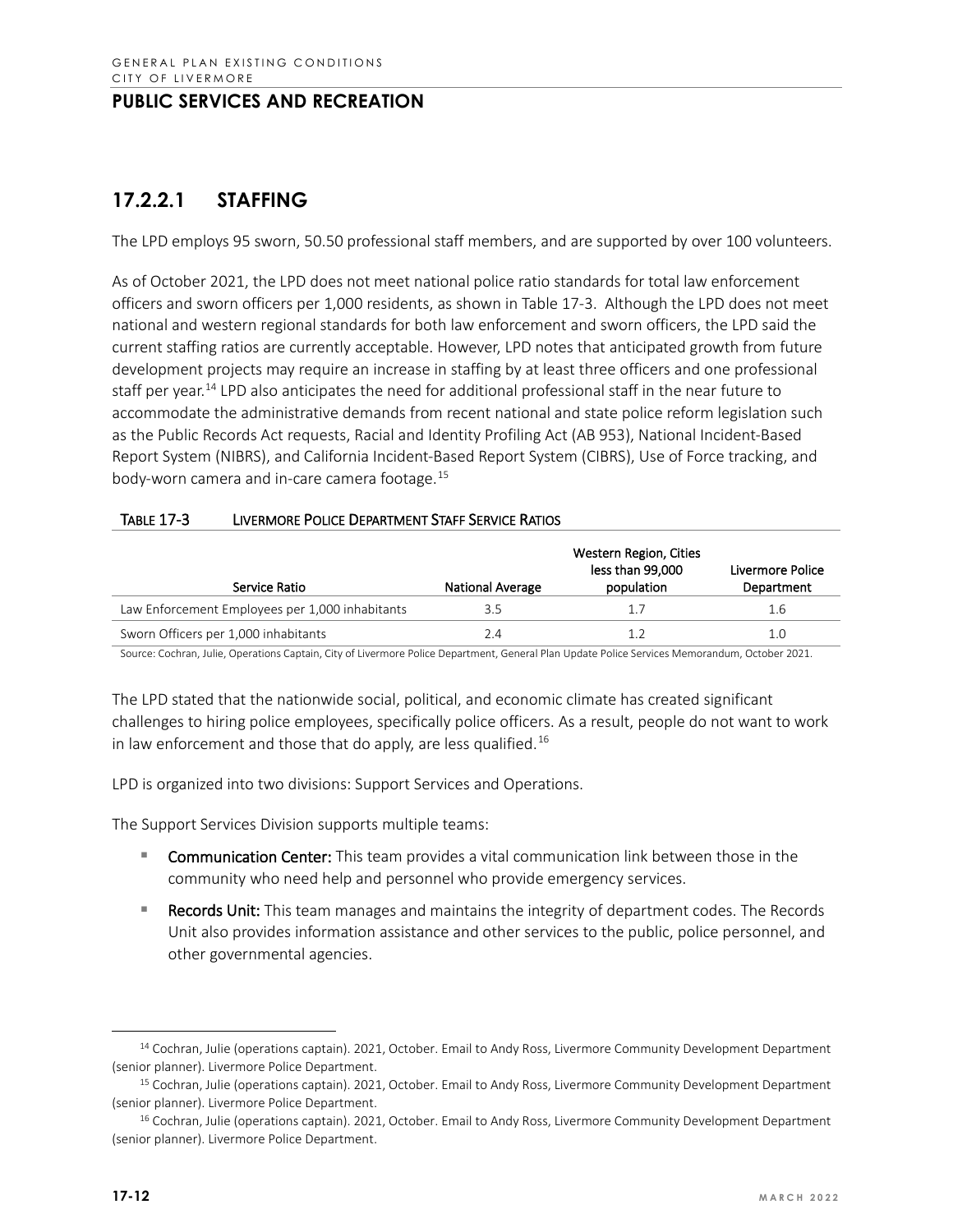- **Animal Control Unit:** This team enforces city ordinances and state laws regarding animals. The animal control unit responds to calls involving both wild and domesticated animals.
- **Training Unit:** This team provides department-wide training.
- **Business Services:** This team creates and monitors the department's budget, administers grants, contracts, and other financial functions.
- **Information Technology Unit:** This team operates, manages, and plans for technology systems and resources necessary to support the mission of the department. This unit is also responsible for supporting 9-1-1 Computer-Aided Dispatch (CAD), mobile and field reporting technologies, and Command Center/Emergency Operations Center readiness 24 hours a day, year-round.
- **UDUCA 2018 Volunteer and Reserve Officers:** Reserve officers are professionals who serve their communities in ways that exceed typical volunteer opportunities. Reserve officers are commissioned, and hold at a minimum, California Peace Officer Standards and Training (POST) Level-11 certifications, and volunteer more than 16 hours per month as sworn officers.
- **Explorer Units:** This team is a worksite-based program for young individuals who have completed the eighth grade and are 14 years old, or who are between 15 and 21 years old.

The Operations Divisions consists of the Patrol Bureau, Traffic, Criminal Investigations Bureau (CIB), Special Operations Unit (SOU) and School Resource Officer (SRO). The Patrol Bureau is the largest division of the LPD and is made up of uniformed individuals who patrol the City of Livermore in traditional black-andwhite police vehicles. The Patrol Bureau, in addition to assigned patrol tasks, officers, and supervisors serve supplemental duty assignments as well (i.e., K-9 Unit, the Tactical Operations Unit, and the Force Options Unit). The duties of each team within the Operations Divisions of the LPD include:

- Traffic Unit: This team increases traffic safety in the community through outside-the-box global approach and application of the three "E"s of traffic safety: Education, Engineering, and Enforcement.
- **EXPLO THE INVERTY CORREGENT IN STATE IN STATE IN STATE INTERED** Criminal Include, but are not limited to, forcible rape, aggravated assaults, robberies, homicide, and crimes against juveniles. CIB also investigates burglaries and grand, vehicle, and identity thefts. The Special Operations Unit is a part of CIB and investigates drug and gang-related crimes while aiding CIB.
- **School Resource Officer Unit:** This team addresses juvenile crime and safety concerns in local schools. The program places police officers on campus at the schools where they are more accessible for both school administrators and students alike.
- Crime Prevention Unit: This team educates the public in areas of crime prevention, empowering citizens to protect themselves against crimes of opportunity and potential violent crimes. Additionally, this unit administers the Crime-Free Multi-Housing program, the volunteer program, the neighborhood watch program, and community events. $17$

<span id="page-12-0"></span><sup>17</sup> Livermore, City of. 2021, October 14 (accessed). "Livermore 2021 to 2023 Financial Plan." cityoflivermore.net, https://www.cityoflivermore.net/home/showpublisheddocument/7915/637679221079530000.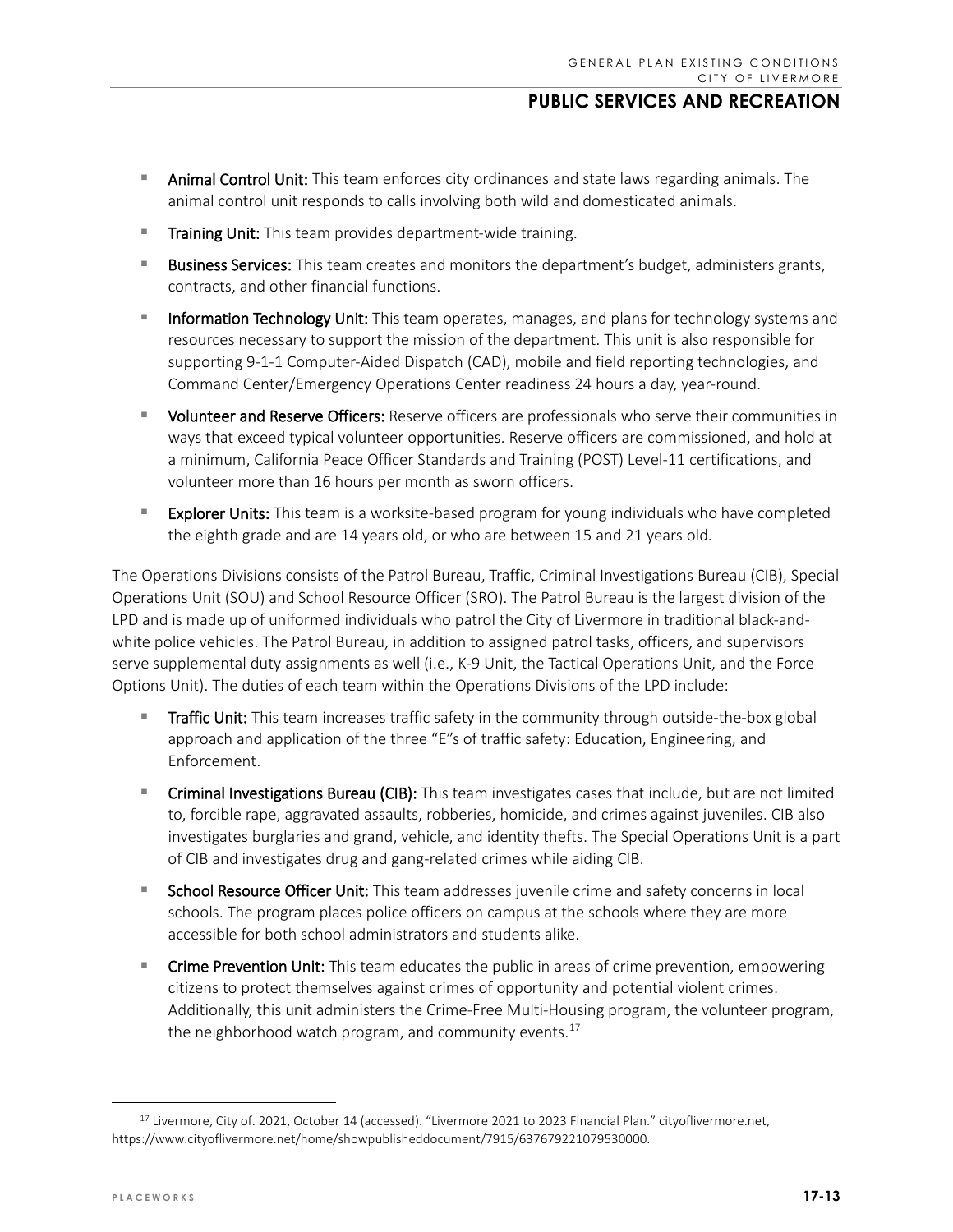# **17.2.2.2 FACILITIES AND EQUIPMENT**

There is one main LPD station at 1110 South Livermore Avenue. The station is adjacent to the Livermore Civic Center Library and City Hall. According to a March 2020 Police Facility Analysis Report, the LPD needs 44,000 square feet of space for additional storage, training, and office facilities over the next decade. The March 2020 Police Facility Analysis Report recommended a three-phase project to meet the LPD facilities and equipment deficiencies. The first phase of the project is already included in the 2019-2021 Capital Improvement Program as Police Facility Expansion, Project No. 2000-28. The completion of all three phases of the project will cost approximately  $$7,919,450$ .<sup>[18](#page-13-0)</sup>

## **17.2.2.3 RESPONSE TIMES AND CALL VOLUMES**

In 2020, the LPD received 56,317 emergency and non-emergency calls. Approximately 73 percent of the calls were non-emergency and 27 percent of the calls were emergency calls. LPD prioritizes the response to calls based on these factors:

- Priority 1 indicates a response is immediate; red lights and sirens are authorized. There is either a serious crime in progress or just occurred, serious injury accident, or any crime where a citizen is detaining a suspect with a potential for violence.
- Priority 2 calls are urgent, but do not authorize lights and sirens unless specific expectations are noted. These calls may include any non-serious crimes in progress.
- **Priority 3** calls are routine and may hold depending on higher-priority needs.

Figure 17-3 shows the 2020 (January to December) and 2021 (January to September) average response times for Priority 1, 2, and 3 calls in minutes/seconds. Although response times for all three types of priority calls have increased from 2020 to 2021, LPD stated that these response times are acceptable. To reduce response times, the LPD said they will need to increase staffing levels. Local traffic conditions also impact response times. [19](#page-13-1)

<span id="page-13-0"></span><sup>&</sup>lt;sup>18</sup> Spence, Paul (community development director). 2021, February 8. Staff Report to Livermore Mayor and City Council. Livermore Community Development Department.

<span id="page-13-1"></span><sup>19</sup> Cochran, Julie (operations captain). 2021, October. Email to Andy Ross, Livermore Community Development Department (senior planner). Livermore Police Department.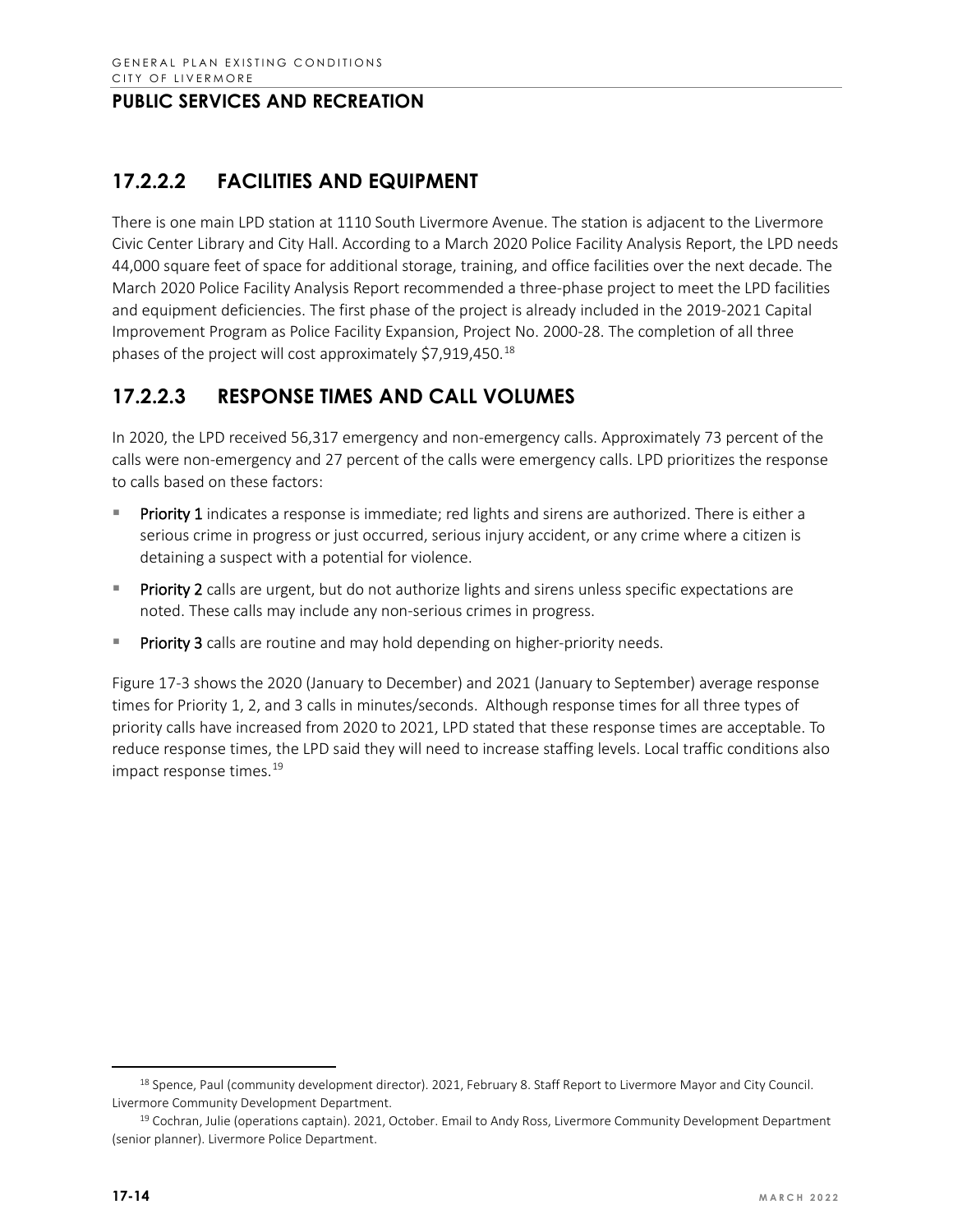

Figure 17-3 Livermore Police Department 2020-2021 Average Response Time (Minutes/Seconds)

## **17.2.2.4 REPORTED CRIME STATISTICS**

The LPD reports crime occurring in the city based on the Federal Bureau of Investigation's (FBI's) Uniform Crime Report (UCR) standard. UCR is a statewide program designed to provide a nationwide view of crime based on the submission of statistics by law enforcement agencies.<sup>[20](#page-14-0)</sup> The UCR is separated into two types of crimes: Part I and Part II crimes. Part I crimes include violent crimes (forcible rape, robbery, aggravated assault, murder, and non-negligent manslaughter) and property crimes (burglary, motor vehicle theft, larceny and theft, and arson). Part II crimes include simple assault, curfew offences, loitering, embezzlement, forgery, and counterfeiting, etc. In 2020, there were 1,705 Part I crimes in Livermore. Approximately 50 percent of the crimes were non-vehicle larceny, 18.7 percent were larceny, 11.5 percent were vehicle theft, and approximately 5 percent were homicide. Figure 17-4 illustrates some Part I crime statistics from 2016 to 2020. Overall, the total number of Part I crimes has decreased between 2016 and 2020. However, the total number of reported rapes and arson events have increased between 2016 and 2020.

<span id="page-14-0"></span><sup>&</sup>lt;sup>20</sup> City of Livermore Police Department, 2020 Livermore Police Department Annual Report, page 9.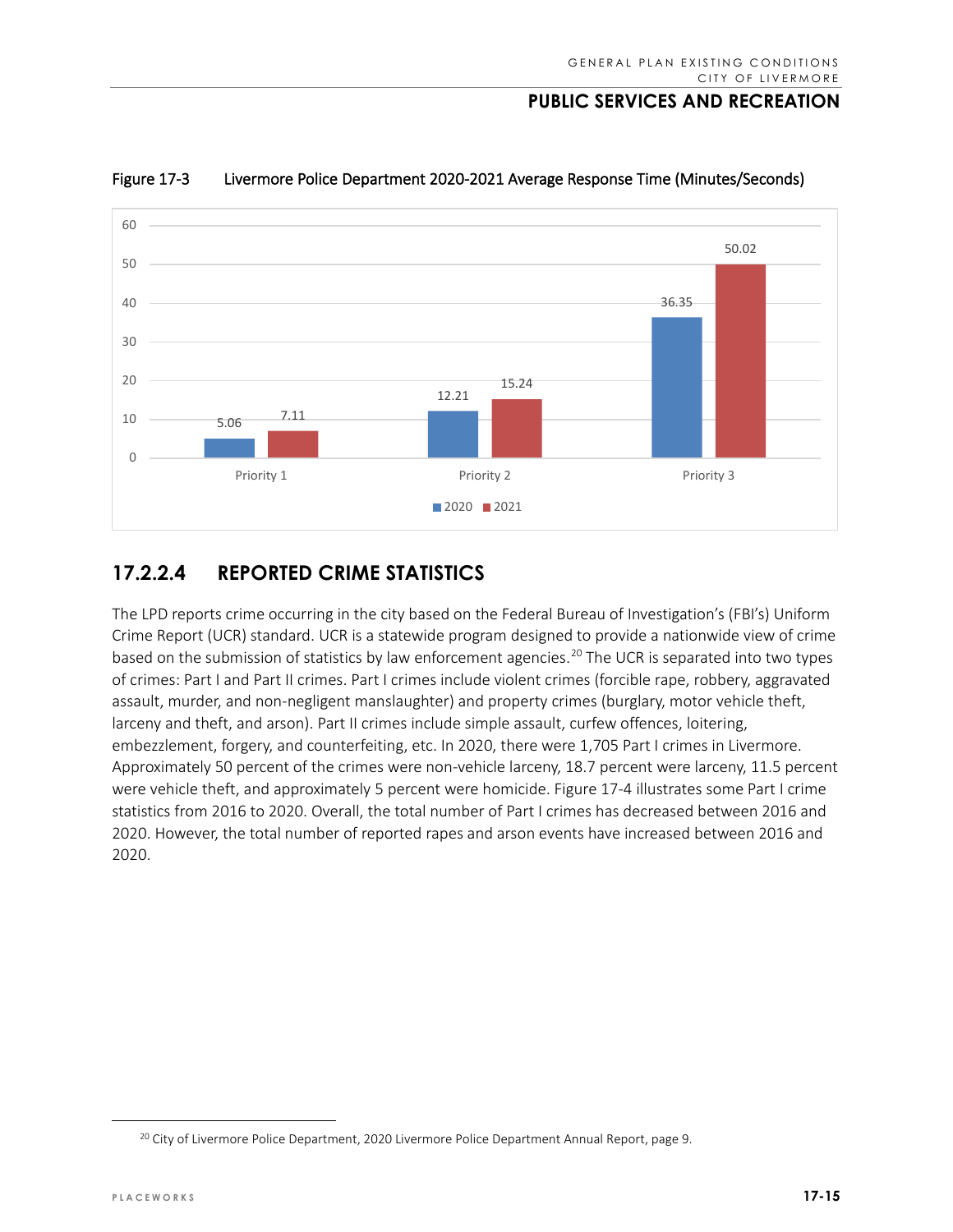

#### Figure 17-4 Part I Crimes in Livermore from 2016 to 2020

Source: Police Department, City of Livermore. 2020 (published). 2020 Year in Review.

# **17.2.2.5 BUDGET**

The LPD is funded primarily by the City's Municipal General Fund. In fiscal year (FY) 2019 to 2020, police services accounted for roughly 21 percent of the City's Municipal General Fund expenditures, which funded employee salaries, police equipment, and other needs. In FY 2019-20, the LPD also received funding from Police Grant Funds and Horizons funds. The Police Grant Fund accounts for various federal, state, and local grants used for police programs. The Horizon Fund supports the LPD Horizons Youth and Family Services Division.

# **17.2.3 SCHOOLS**

Livermore is served by one school district: The Livermore Valley Joint Unified School District (LVJUSD).

# **17.2.3.1 LIVERMORE VALLEY JOINT UNIFIED SCHOOL DISTRCT**

The LVJUSD serves more than 13,900 students from transitional kindergarten through 12th grade at 10 elementary campuses, 2 K-8 schools, 3 middle schools, 3 comprehensive high schools, and 2 alternative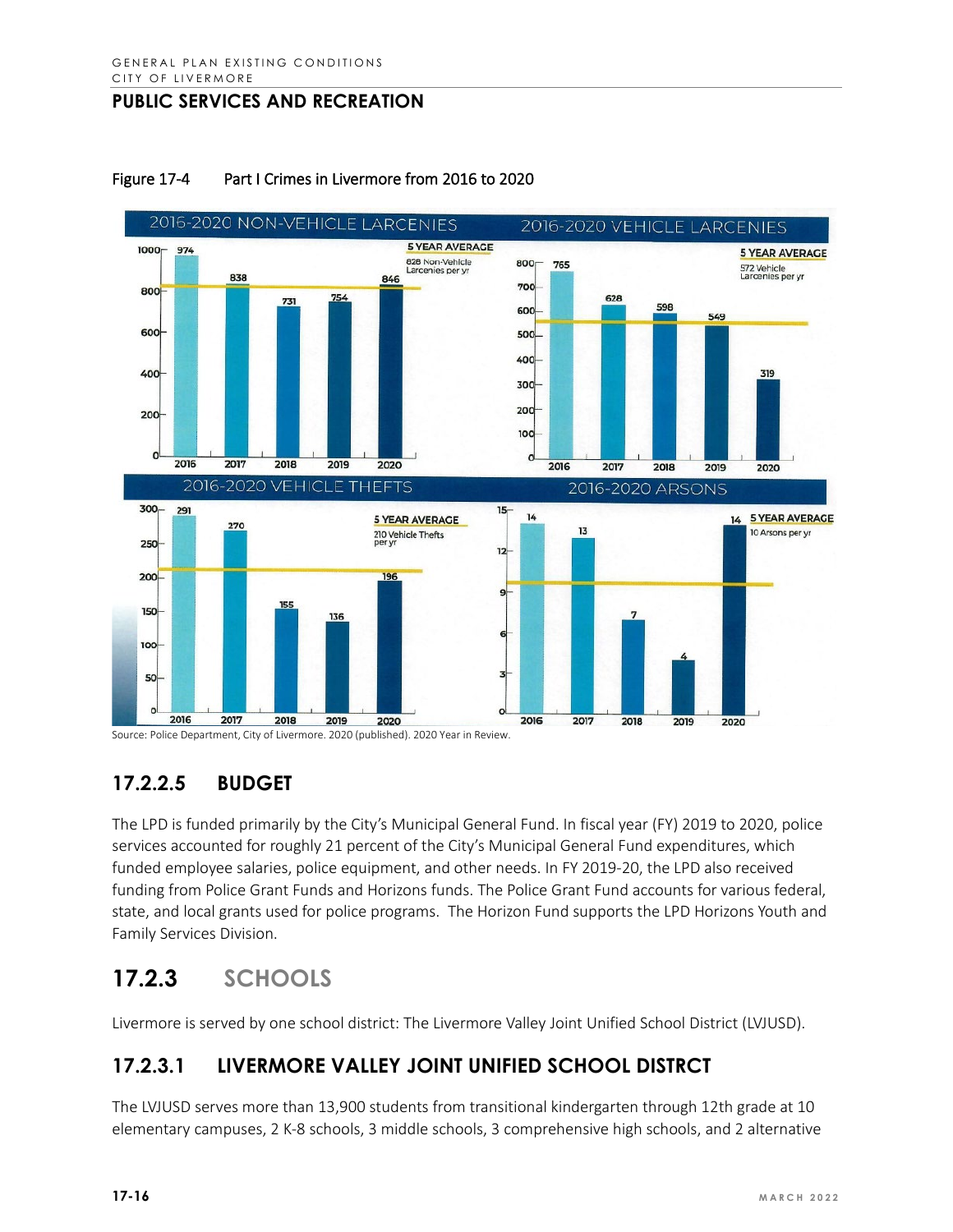schools. These schools offer specialized programs, including International Baccalaureate Programs; Green Engineering Academy; Dual Immersion Programs; and Science, Technology, Engineering, Arts, & Math (STEAM) pathways. The school names, student enrollment, and school capacity of each school is shown in Table 17-4.

| <b>Schools</b>                   | <b>Student Enrollment</b> | <b>School Capacity</b> | <b>Student Enrollment of School Capacity</b> |
|----------------------------------|---------------------------|------------------------|----------------------------------------------|
| Altamont Creek Elementary        | 563                       | 680                    | 83%                                          |
| Arroyo Seco Elementary           | 596                       | 708                    | 84%                                          |
| Christensen Elementary           | 628                       | 965                    | 65%                                          |
| Del Valle High                   | 131                       | 185                    | 71%                                          |
| East Avenue Middle School        | 574                       | 725                    | 79%                                          |
| Emma C. Smith Elementary         | 657                       | 744                    | 88%                                          |
| Granada High School              | 2,306                     | 2,850                  | 81%                                          |
| Jackson Avenue Elementary        | 480                       | 668                    | 72%                                          |
| Joe Michell (K-8)                | 763                       | 795                    | 96%                                          |
| Junction Avenue (K-8)            | 859                       | 1,125                  | 76%                                          |
| Lawrence Elementary              | 369                       | 520                    | 71%                                          |
| Leo R. Croce Elementary          | 641                       | 828                    | 77%                                          |
| Livermore High                   | 1,809                     | 2,325                  | 78%                                          |
| Livermore Adult Education        | 160                       | 384                    | 42%                                          |
| Marylin Avenue Elementary        | 350                       | 525                    | 67%                                          |
| Rancho Las Positas Elementary    | 595                       | 630                    | 94%                                          |
| Sunset Elementary                | 729                       | 796                    | 92%                                          |
| Vineyard Alternative School      | 160                       | 384                    | 42%                                          |
| William Mendenhall Middle School | 896                       | 1,175                  | 76%                                          |

#### TABLE 17-4 LIVERMORE VALLEY UNIFIED SCHOOL DISTRICT SCHOOLS, STUDENT ENROLLMENT, AND SCHOOL CAPACITY (2021)

Source: Unified School District, Livermore Valley. 2021, September 7. 2021, Annual Capacity Analysis, Student Information System.

Schools in the LVJUSD are operating within the existing capacity; however, there are three schools close to meeting school capacity: Joe Mitchell (K-8), Rancho Las Positas Elementary, and Sunset Elementary. As of the 2020-21 school year, these schools have over a 90-percent student enrollment to school capacity ratio.

The Livermore community has financially supported students in the LVJUSD through the passage of Measure J, a facilities finance bond, and Measure G, a parcel tax. The facilities bond provides financial support to upgrade school sites, and create infrastructure and systems needed to outfit twenty-first century classrooms to maximize student success. Per the LVJUSD 2021-22 adopted budget, Measure J funded a new multipurpose room and classroom building at Joe Michell K-8 school, the East Avenue Middle School classroom building, the Granada High School aquatic and athletic complex, and a Districtwide video project and voice enhancement system.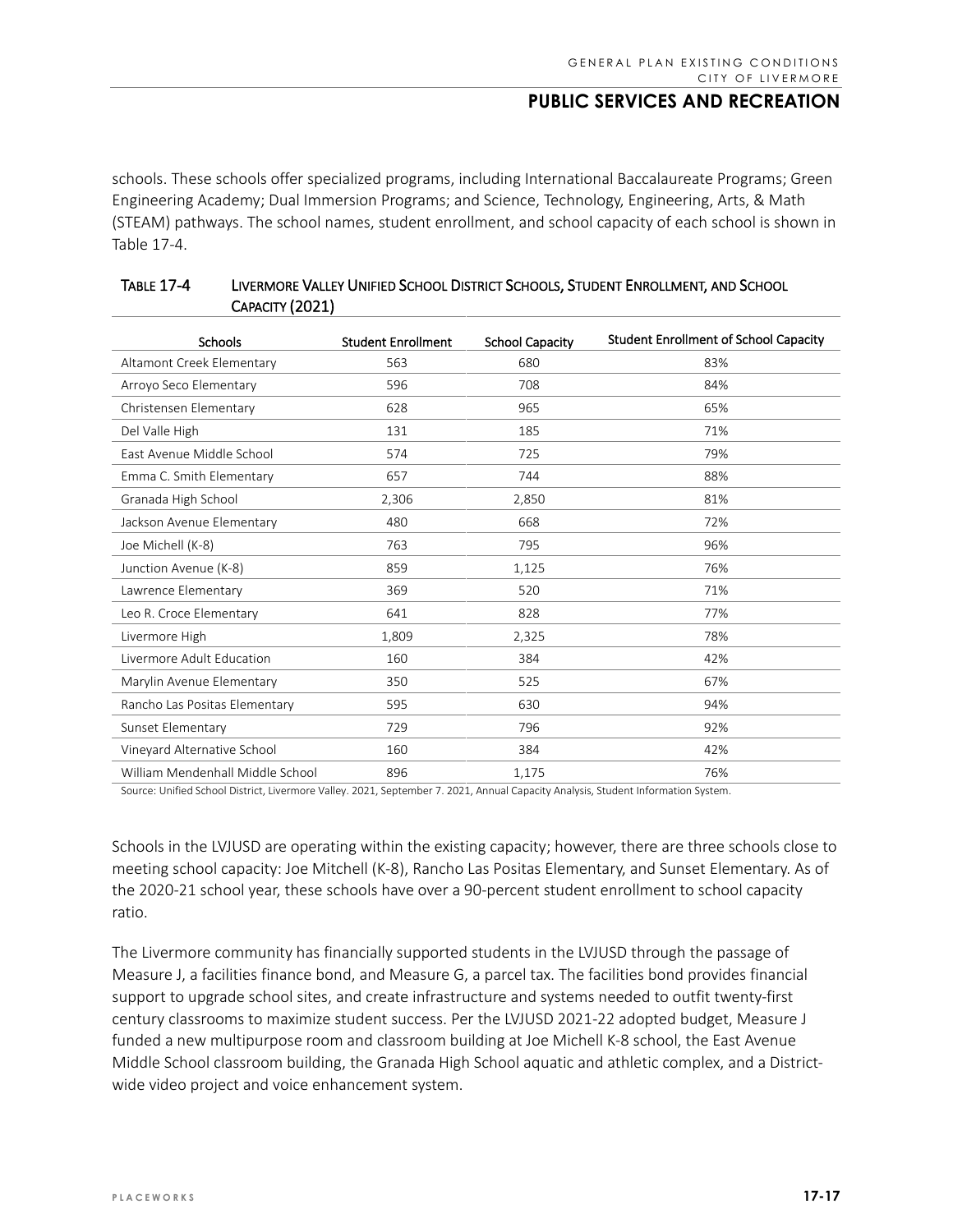The parcel tax enhances STEAM programs and opportunities funds elementary school specialists who deliver hands-on lab experiences for students, supports the Project Lead the Way (PLTW) program throughout K-12 grade levels. These programs incorporate computer science, design, and engineering experiences and engages all age groups in captivating curriculum.

The LVJUSD anticipates a total funding of \$158,686,903 for the 2021-22 fiscal year. LVJUSD funding primarily come from the State Local Control Funding Formula (LCFF), property taxes, federal revenue, other state revenue, Measures J and G, and other local revenue. Approximately 80 percent of the school district's funding is from state revenue. For 2021-22, the LVJUSD anticipates an expenditure total of \$163,761,027 or the equivalent of \$12,411 per student.<sup>[21](#page-17-0)</sup>

# **17.2.3.2 LAS POSITAS COLLEGE**

Las Positas College is a community college in Livermore within the Chabot-Las Positas Community College District (District) and serves 9,000 annual students. The school provides a variety of occupational, transfer, and professional development courses while they prepare students for four-year institutions, continued education, career opportunities, or specialized training.

Las Positas College, like the City of Livermore, is within Alameda County and has benefited from two County-approved measures: Measure A and Measure B. Measure A, through the sale of \$950 million of capital improvement bonds, helped the District fund major projects in Las Positas College, which includes modernizing the existing campus with new and remodeled buildings, new sports and recreational facilities, improved landscaping and outdoor spaces, enhanced sustainability, upgraded infrastructure, and improved mobility and parking. By October 2018, 15 building projects on Las Positas College's campus were funded by Measure B.

Seven major projects have already been preapproved such as a new academic Support Office, Public Safety Complex, and New Agricultural Science: Horticulture Building. Las Positas College has divided the future development of their campus into two phases: Phase 1 and Phase 2. Phase 1 projects include projects that will accommodate immediate needs and accounts for current funds available. Phase 2 projects will accommodate longer-term growth and may require securing additional funding. Projects in Phase 1 include a new STEAM building, student center, auxiliary gymnasium, and new soccer and softball fields. Phase 2 projects include, but are not limited to, renovation of Building 1800, additional classroom space, green house, and shade house expansion.

<span id="page-17-0"></span><sup>&</sup>lt;sup>21</sup> Unified School District, Livermore Valley. 2021, June 29 (presented to the Board of Education)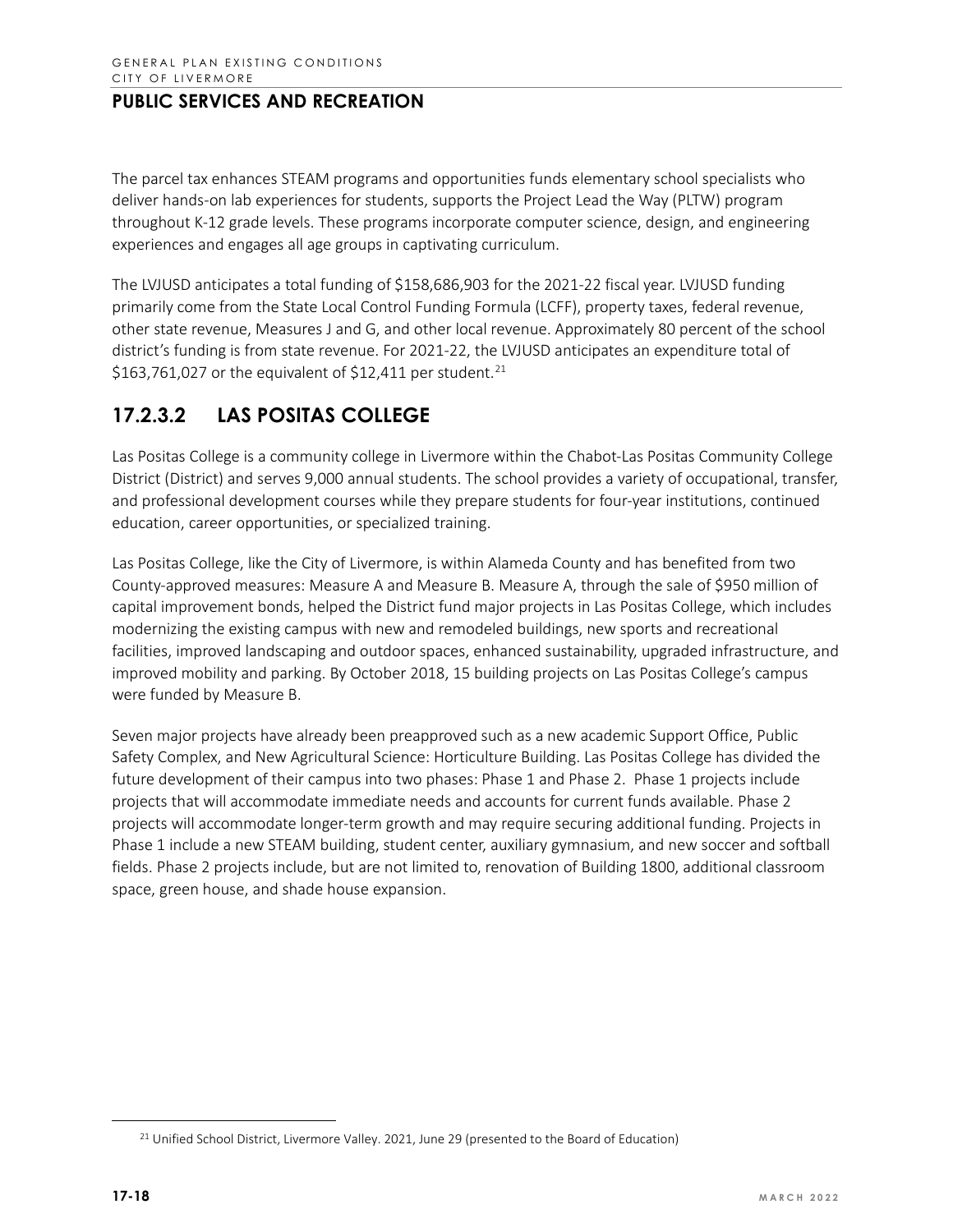# **17.2.4 LIBRARIES**

This section describes existing library services in the City Limits. There are three library branches in the Livermore Public Library system and a Digital Library. The libraries are Civic Center Library, Rincon Library, and Springtown Library. The Civic Center Library is the Main Library while the Rincon and Springtown Libraries are considered branches. All branches offer books and audio visual materials, public computers, wireless Internet access, and study spaces.

# **17.2.4.1 LIBRARY FACILITIES AND SERVICES**

The main Civic Center Library is approximately 53,000 square feet and was opened in 2004. The Civic Center Library is home to 190,000 items and includes study rooms, computer areas for children and adults, wireless Internet access and printing, a large reading room, open study and seating areas, a café, and a Friends' bookstore. The Civic Center Library is open seven days per week for a total of 65 hours. Approximately 70 percent of the Livermore Public Library's circulation is conducted through the Civic Center Library, which receives over 340,000 visits per year.

The Rincon Branch Library is a 4,200-square-foot library that opened in 1992. The Rincon Branch Library is a neighborhood library in May Nissen Park next to Marylin Avenue Elementary School. The Rincon Branch Library features public computers, wireless Internet access, several small seating and study areas, and one meeting room used for library programming. Using trained volunteers, this library operates a successful homework center throughout the school year. Additionally, this library branch contains the Livermore Public Library's largest collection of Spanish language material to serve the surrounding Spanish-speaking population. In 2019, the Rincon Branch Library expanded its service days from three to five days per week for a total of 31 hours. Approximately 5 percent of the Livermore Public Library's circulation is conducted through this branch and receives over 30,000 visits per year.

The Springtown Branch Library is a 2,400-square-foot library that opened in 1986. This branch features approximately 20,000 items with access to four public computers, wireless Internet access, and one small seating and study area. The library is open 1.5 days per week for a total of 11 hours. In addition, Civic Center Library staff are borrowed to staff the Springtown Library. To supplement the 11 hours of full staff library hours, this branch features an "Easy Access Library," a complete self-service portion of the branch open seven days a week from 8:00 a.m. to 8:00 p.m. with an Easy Access keycard. The self-service portion of the branch offers book checkouts, DVDs, and items on hold, and check-ins through the materials return system. Approximately 4 percent of the library's circulation is conducted through this branch; this branch receives over 14,000 visits per year.

The Livermore Public Library has an online branch called the Digital Library, a virtual collection of nearly 34,000 items, including eBooks, downloadable audiobooks, research databases, periodicals, online classes, business data, test preparation, a museum pass program, and more. Approximately 21 percent of the library's circulation is conducted through the Digital Library and electronic content in the Digital Library is used over 200,000 times per year.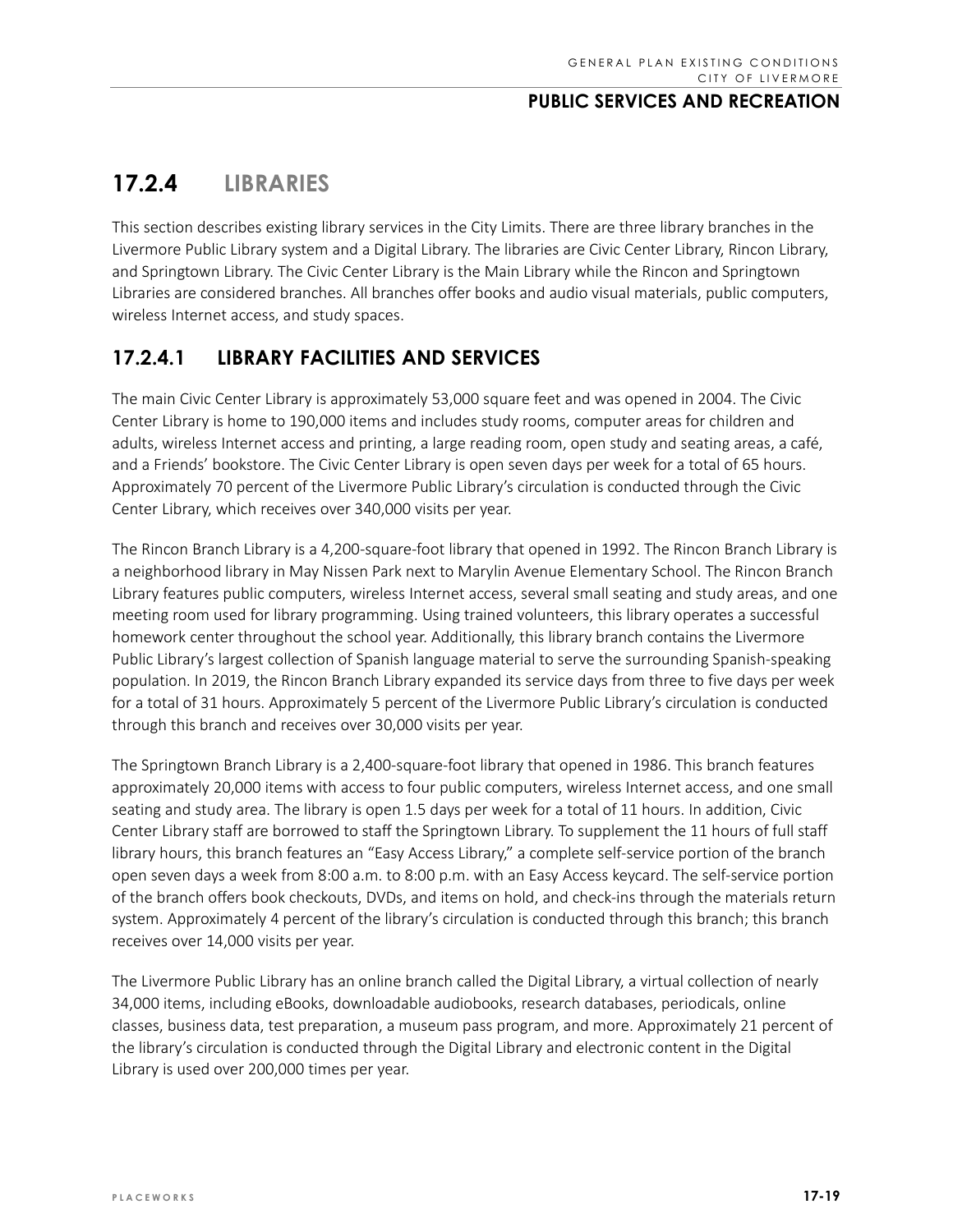In addition, in FY 2018-19, the Livermore Public Library provided over 1,400 programs to nearly 47,000 attendees. Programs included Summer Reading, story times, Livermore Reads Together, and an Authors and Arts series. Most of these programs were funded by Friends of the Livermore Public Library organization.

# **17.2.4.2 FACILITY AND SERVICE NEEDS**

According to Livermore Library Services Department, the Springtown Library Branch needs exterior building repairs and general maintenance updates. The building is aging and will likely require ongoing repairs. There is also a high need to increase the volume of children's programming and add a children's librarian, especially at the Civic Center Branch.<sup>[22](#page-19-0)</sup>

## **17.2.4.3 LIBRARY STAFFING**

The Livermore Library Services Department staffed approximately 27 positions in FY 2019-20. The employee allocation is as follows:

- One Library Services Director;
- **Three Supervising Librarians;**
- One Supervising Library Assistant;
- $\blacksquare$  Nine Library I/Librarian II (flexible staffing);
- **Eight Library Assistants;**
- **Three Library Clerks;**
- One Administrative Technician;
- One Administrative Assistant; and
- One Senior Clerk.

In addition to the 27 full-time employee library staff, the Livermore Public Library system features hourly on-call staff and are supported by 16,000 hours of volunteer help per year to assist library staff.

## **17.2.4.4 LIBRARY FUNDING**

The Livermore Library Services Department's 2021-2022 budget was \$6,439,862. The largest funding source, 97 percent, was from the City's General Fund. Other funding came from various fees, tax revenue, and grants.<sup>[23](#page-19-1)</sup> Additionally, Livermore Library programs are funded by the Friends of the Livermore Public Library, a 501c non-profit organization, created to support the Livermore Public Library.<sup>[24](#page-19-2)</sup>

<sup>&</sup>lt;sup>22</sup> Baker, Anwan (library services director). 2021, September 29. Email to Andy Ross (senior planner).

<span id="page-19-0"></span><sup>&</sup>lt;sup>23</sup> Livermore, City of. 2021. 2021, October 14 (accessed). "Livermore Transparency Portal Library Department."

<span id="page-19-1"></span>stories.opengov.com/livermoreca/https://stories.opengov.com/livermoreca/published/SCCQMeQpA <sup>24</sup> Livermore, City of. Public Library. 2021, October 14 (accessed). Livermore Public Library Strategic Services Plan 2020-2025.

<span id="page-19-2"></span>[https://www.livermorelibrary.net/home/showpublisheddocument/5999/637255061547400000.](https://www.livermorelibrary.net/home/showpublisheddocument/5999/637255061547400000)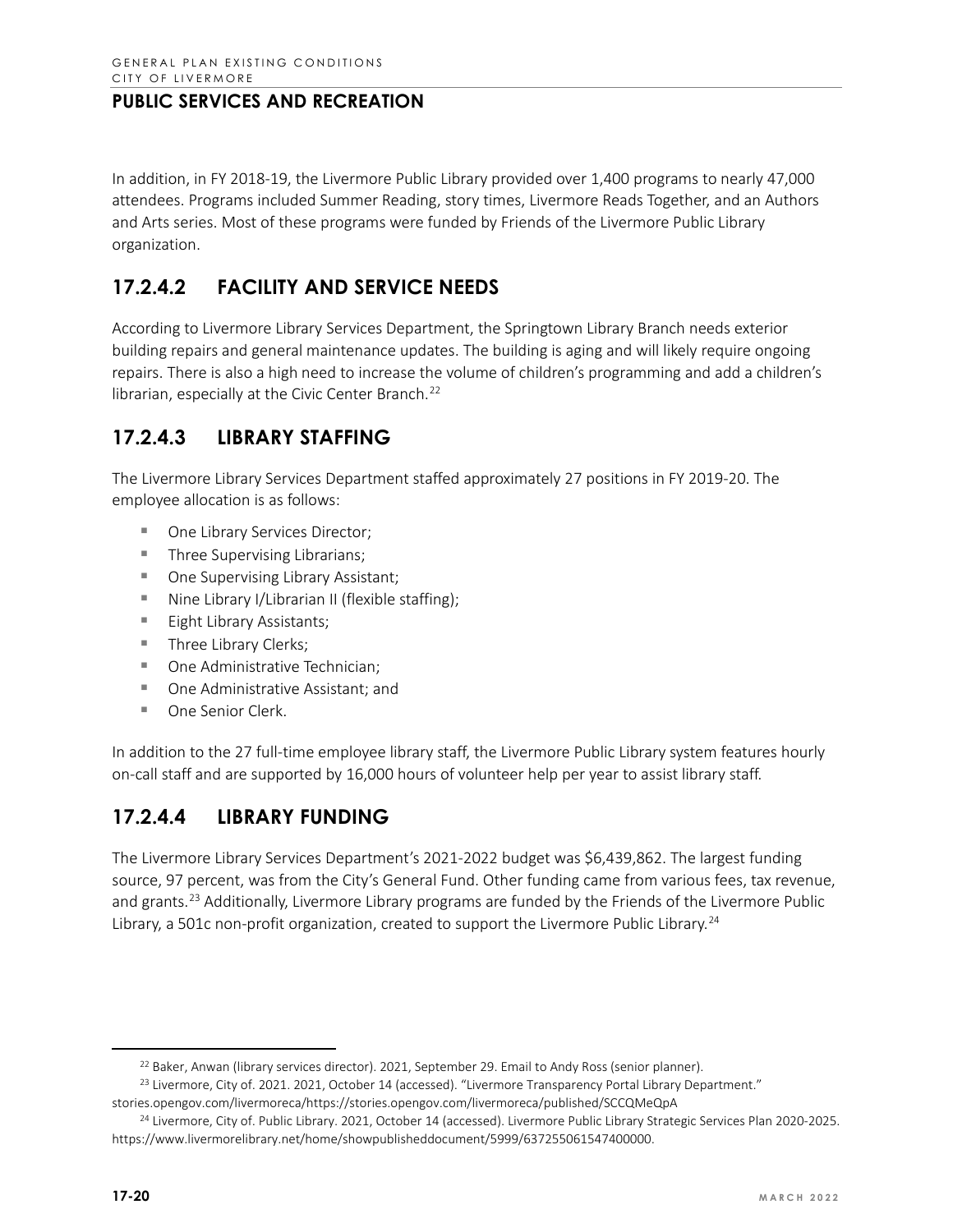# **17.2.5 PARKS AND RECREATION**

The Livermore Area Recreation and Park District (LARPD) is a Special District that serves Livermore with parks, trails, recreation programs, and facilities. The LARPD was created in 1947 via Livermore voters is a completely independent governmental agency and is governed by a five-person, elected Board of Directors, each of whom serves a four-year term.

LARPD's jurisdictional boundary includes 243.5 square miles bounded by Contra Costa County to the north, San Joaquin County to the east, Santa Clara County to the south, and the cities of Pleasanton and Dublin to the west. Table 17-5 identifies the location, acreage, and program facilities of each park in LARPD.

|                                       | Location                  | Acres          | Baseball/Softball Fields<br>Equestrian Facilities<br><b>Hiking/Bicycle Trails</b><br>Dog Park/Dog Run<br>Tot Lot Equipment<br>Basketball Courts<br>Meeting Rooms<br><b>Horseshoe Pits</b><br>Sports Fields(s)<br>Barbeque Pits<br>Tennis Courts<br>Group Picnics<br>Picnic Tables<br>Swim Center<br><b>3MX Course</b><br><b>Torse Trails</b><br>Restrooms<br>Rentable |
|---------------------------------------|---------------------------|----------------|-----------------------------------------------------------------------------------------------------------------------------------------------------------------------------------------------------------------------------------------------------------------------------------------------------------------------------------------------------------------------|
| Al Caffodio Park                      | 1361 Shawnee Rd.          | $\overline{2}$ |                                                                                                                                                                                                                                                                                                                                                                       |
| <b>Almond Park</b>                    | 1400 Almond Ave.          | 4              | $\bullet$                                                                                                                                                                                                                                                                                                                                                             |
| Altamont Creek Park                   | 6800 Altamont Creek Dr.   | 6.9            | $\bullet$                                                                                                                                                                                                                                                                                                                                                             |
| Barn, The                             | 3131 Pacific Ave.         | 0.5            |                                                                                                                                                                                                                                                                                                                                                                       |
| <b>Big Trees Park</b>                 | 5470 Kathy Wy.            | 4.2            | $\bullet$<br>$\bullet$                                                                                                                                                                                                                                                                                                                                                |
| <b>Bill Clark Park</b>                | 5451 Hillflower Dr.       | 2.8            |                                                                                                                                                                                                                                                                                                                                                                       |
| Bothwell Park & Art Center            | 2466 Eighth St.           | $\overline{2}$ |                                                                                                                                                                                                                                                                                                                                                                       |
| Bruno Canziani Park                   | 5907 Charlotte Wy.        | 14.7           |                                                                                                                                                                                                                                                                                                                                                                       |
| Brushy Peak Regional Preserve         | Laughlin Rd.              | 507            | LARPD Section by Tour Only / EBRPD Section Open                                                                                                                                                                                                                                                                                                                       |
| Camp Shelly (25 campsites)            | South Lake Tahoe          |                |                                                                                                                                                                                                                                                                                                                                                                       |
| Carnegie Building                     | 2155 Third St.            |                | $\bullet$                                                                                                                                                                                                                                                                                                                                                             |
| Cayetano Park                         | 398 Portola Ave.          | 9.8            | ٠                                                                                                                                                                                                                                                                                                                                                                     |
| Christensen Park                      | 5611 Bridgeport Cir.      | 7              |                                                                                                                                                                                                                                                                                                                                                                       |
| Fl Padro Park                         | 1731 Fl Padro Dr.         | 5              |                                                                                                                                                                                                                                                                                                                                                                       |
| Ernie Rodrigues Sports Field          | So. Livermore Ave.        | 11             |                                                                                                                                                                                                                                                                                                                                                                       |
| Garaventa Wetlands Preserve           | Vasco/Garaventa Ranch Rd. | 24             | By guided tour only                                                                                                                                                                                                                                                                                                                                                   |
| Hagemann Park                         | 459 Olivina Ave.          | 7.9            |                                                                                                                                                                                                                                                                                                                                                                       |
| Holdener Park                         | 2995 Hansen Rd.           | 55             |                                                                                                                                                                                                                                                                                                                                                                       |
| Ida Holm Park                         | 1106 Crystal Cir.         | 5.5            |                                                                                                                                                                                                                                                                                                                                                                       |
| Independence Park (Kellman<br>Fields) | 2798 Holmes St.           | 17.7           |                                                                                                                                                                                                                                                                                                                                                                       |
| Jack Williams Park                    | 2041 Neptune Rd.          | 4.1            |                                                                                                                                                                                                                                                                                                                                                                       |
| Karl Wente Park                       | 1455 Kingsport Ave.       | 3.1            |                                                                                                                                                                                                                                                                                                                                                                       |
| Lester J. Knott Park                  | 655 N. Mines Rd.          | 5              |                                                                                                                                                                                                                                                                                                                                                                       |
| Livermore Downs Park                  | 1655 Paseo Laguna Seco    | 4.5            | $\bullet$<br>$\bullet$                                                                                                                                                                                                                                                                                                                                                |
| Maitland R. Henry Park                | 1525 Mendocino Rd.        | 4.6            |                                                                                                                                                                                                                                                                                                                                                                       |

#### TABLE 17-5 LARPD PARKS AND FACILITIES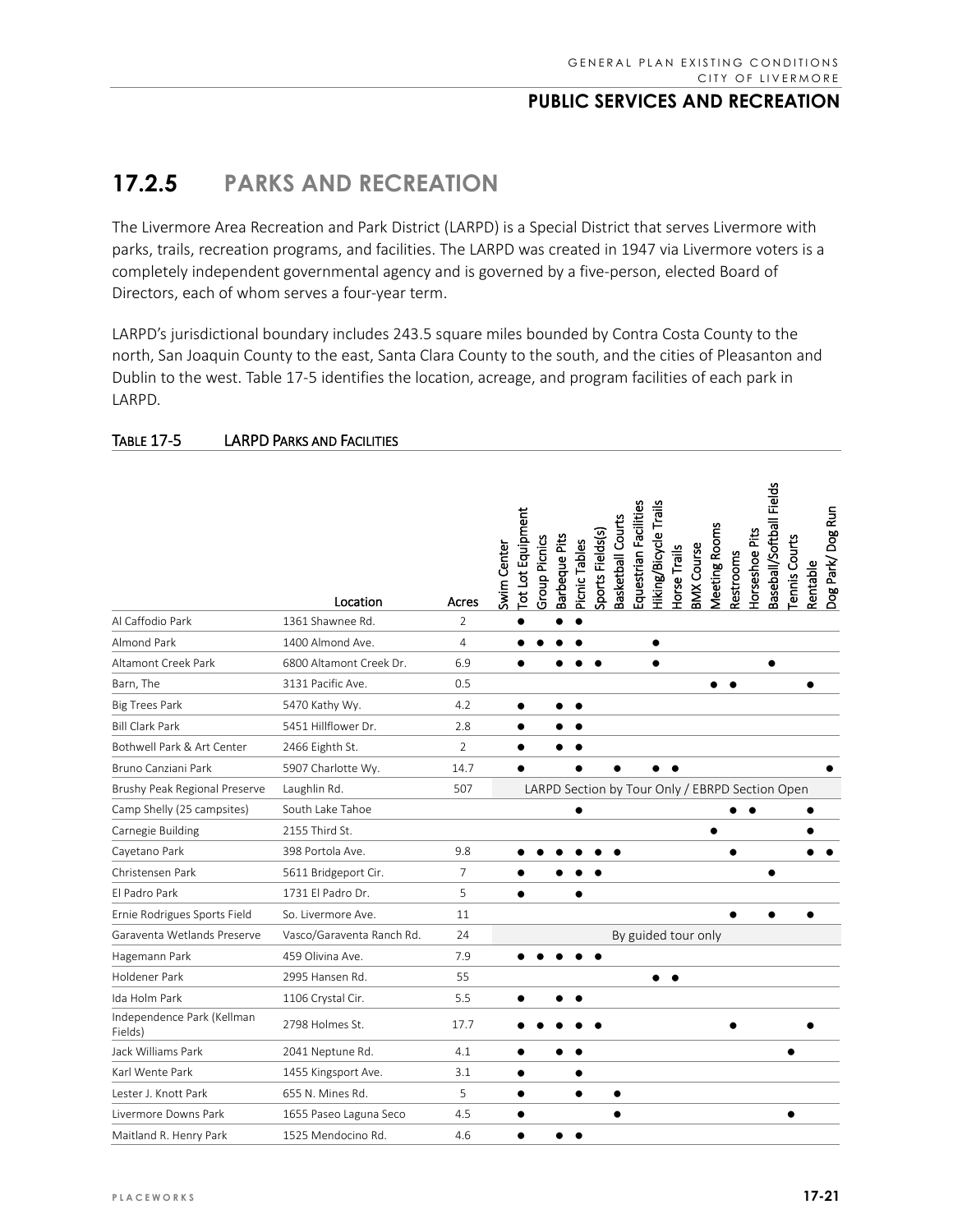#### TABLE 17-5 LARPD PARKS AND FACILITIES

|                                                     | Location                             | Acres | Swim Center | Tot Lot Equipment<br>Group Picnics | Barbeque Pits | Picnic Tables | Sports Fields(s) | Basketball Courts | Equestrian Facilities | Hiking/Bicycle Trails | Horse Trails | <b>BMX Course</b> | Meeting Rooms | Restrooms | Horseshoe Pits | Baseball/Softball Fields | <b>Tennis Courts</b> | Rentable | Dog Park/Dog Run |
|-----------------------------------------------------|--------------------------------------|-------|-------------|------------------------------------|---------------|---------------|------------------|-------------------|-----------------------|-----------------------|--------------|-------------------|---------------|-----------|----------------|--------------------------|----------------------|----------|------------------|
| Marlin A. Pound Park                                | 2010 Bluebell Dr.                    | 9     |             |                                    |               |               |                  |                   |                       |                       |              |                   |               |           |                |                          |                      |          |                  |
| Max Baer Park                                       | 1310 Murdell Ln.                     | 11.8  |             |                                    |               |               |                  |                   |                       |                       |              |                   |               |           |                |                          |                      |          |                  |
| May Nissen Park                                     | 685 Rincon Ave.                      | 12.2  |             |                                    |               |               |                  |                   |                       |                       |              |                   |               |           |                |                          |                      |          |                  |
| Mocho Park                                          | 1130 Mocho St.                       | 3.6   |             |                                    |               |               |                  |                   |                       |                       |              |                   |               |           |                |                          |                      |          |                  |
| Northfront Park                                     | 6315 Almaden Wy.                     | 2.3   |             |                                    |               |               |                  |                   |                       |                       |              |                   |               |           |                |                          |                      |          |                  |
| Pleasure Island Park                                | 280 Pearl Dr.                        | 6.9   |             |                                    |               |               |                  |                   |                       |                       |              |                   |               |           |                |                          |                      |          |                  |
| Ralph T. Wattenburger Park                          | 1515 Honeysuckle Rd.                 | 5.4   |             | $\bullet$                          |               |               |                  |                   |                       |                       |              |                   |               |           |                | $\bullet$                |                      |          |                  |
| Ravenswood Historic Site                            | 2647 Arroyo Rd.                      | 19.9  |             |                                    |               |               |                  |                   |                       |                       |              |                   |               |           |                |                          |                      |          |                  |
| Ravenswood Park                                     | 2632 Tahoe Dr.                       | 3.5   |             |                                    |               |               |                  |                   |                       |                       |              |                   |               |           |                |                          |                      |          |                  |
| Robert Livermore Community<br>Center                | 4444 East Ave.                       |       |             |                                    |               |               |                  |                   |                       |                       |              |                   |               |           |                |                          |                      |          |                  |
| Robert Livermore Park                               | 491 Loyola Wy.                       | 29.9  |             |                                    |               |               |                  |                   |                       |                       |              |                   |               |           |                |                          |                      |          |                  |
| Robertson Park                                      | 3200 Robertson Park Rd.              | 110   |             |                                    |               |               |                  |                   |                       |                       |              |                   |               |           |                |                          |                      |          |                  |
| Summit Park                                         | 6332 Tioga Pass Ct.                  | 3.9   |             |                                    |               |               |                  |                   |                       |                       |              |                   |               |           |                |                          |                      |          |                  |
| Sunken Gardens<br><b>Bike Course and Skate Park</b> | 3800 Pacific Ave.                    | 8.9   |             |                                    |               |               |                  |                   |                       |                       |              |                   |               |           |                |                          |                      |          |                  |
| Sunset Park                                         | 1055 Geneva St.                      | 6.7   |             |                                    |               |               |                  |                   |                       |                       |              |                   |               |           |                |                          |                      |          |                  |
| Sycamore Grove Park                                 | 1051 Wetmore Rd./<br>5049 Arroyo Rd. | 774   |             |                                    |               |               |                  |                   |                       |                       |              |                   |               |           |                |                          |                      |          |                  |
| Tex Spruiell Park                                   | 5411 Felicia Ave.                    | 9.9   |             | $\bullet$                          |               |               |                  | $\bullet$         |                       |                       |              |                   |               |           |                |                          |                      |          |                  |
| Veterans Memorial Building                          | 522 S. "L" St.                       | 0.3   |             |                                    |               |               |                  |                   |                       |                       |              |                   |               |           |                |                          |                      |          |                  |
| Vista Meadows Park                                  | 2450 Westminster Wy.                 | 5.4   |             | $\bullet$                          |               |               |                  |                   |                       |                       |              |                   |               |           |                |                          |                      |          |                  |
| William (Bill) J. Payne Park                        | 5800 Patterson Pass Rd.              | 14    |             |                                    |               |               |                  |                   |                       |                       |              |                   |               |           |                | ٠                        |                      |          |                  |

Source: LARPD, 2021.

LARPD currently manages approximately 1,949 acres of parks, trails, and open space lands, the equivalent of 21 acres per 1,000 residents. LARPD breaks down the acreage into three functional categories:

1. Neighborhood Park. Neighborhood Parks are intended to serve LARPD residents who live in close proximity; however, they also contribute to the overall park system available to the entire community. Ideally, everyone in the district would live within convenient walking distance (typically one-half-mile) of a Neighborhood Park. This is defined as the "service radius" or "service area" of a Neighborhood Park. Neighborhood Pocket Parks and Downtown Parks are subcategories of the Neighborhood Park group because these smaller parks provide important accessible recreation opportunities to the residents in their immediate vicinity. LARPD generally does not manage these types of parks due to their small size, limited scope, and the loss of recreational use of downtown parks to commercial interests. Neighborhood Parks address daily recreation needs of the surrounding neighborhood; features of Neighborhood Parks might include playgrounds, multi-purpose open turf areas, practice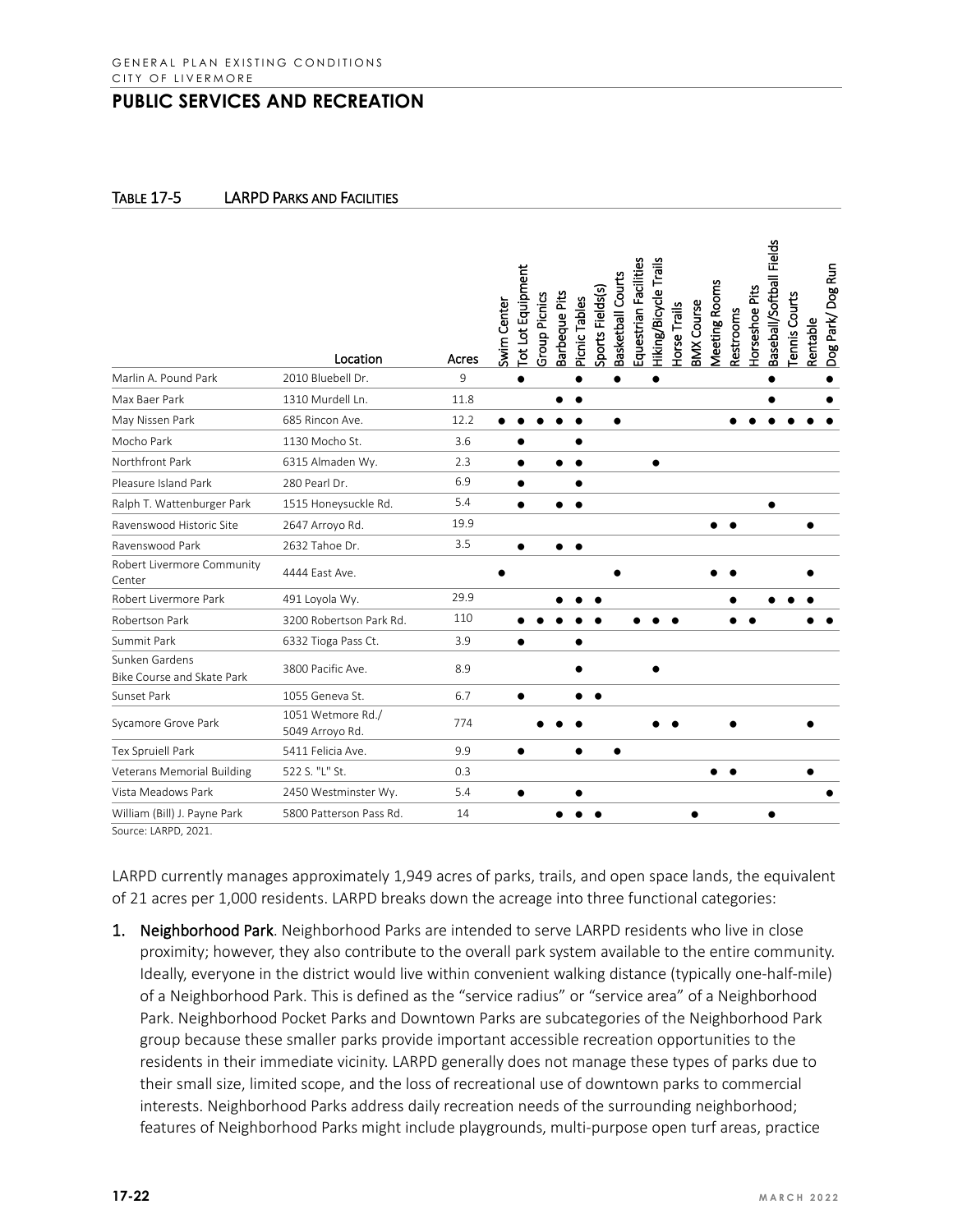sports fields, picnic tables and/or picnic shelters, walking paths, attractive landscaping, and recreation features such as tennis and basketball courts. LARPD currently has 153.31 acres of Neighborhood Park  $land.<sup>25</sup>$  $land.<sup>25</sup>$  $land.<sup>25</sup>$ 

- 2. Community Park. Community Parks can provide a broad range of both passive and active recreational opportunities, but their primary purpose is to provide active recreational opportunities for use by a larger segment of the population than Neighborhood Parks. Community Parks are generally considered to serve several neighborhoods within a two-mile radius. If a Community Park is located within a residential area, it can also serve a Neighborhood Park function and, therefore, is included in the service area analysis for Neighborhood Parks. Recreation buildings or centers are important features in some Community Parks. These buildings may contain features such as gymnasiums, multipurpose rooms, classrooms, and offices for recreation staff. Other facilities often found at Community Parks might include sports fields, sports courts, amphitheaters, swim pools, restrooms, and group picnic areas. Large special events, such as concerts and festivals, might also be held in larger Community Parks. The ideal size for a community park is about 30 to 50 acres, allowing for adequate community-oriented facilities, parking, and open areas for flexible park programming. LARPD currently has 152.40 acres of Community Park space.<sup>[26](#page-22-1)</sup>
- 3. Special-Use Facility/Parks. Special-Use Facilities generally possess a unique character or function focused on a single type of activity. Sports fields, equestrian facilities, BMX courses, skate parks, community gardens, historic sites, or community buildings (without an associated park), and trail facilities are considered Special-Use Facilities. These parks may serve second or third uses, such as meeting spaces or alternative transportation corridors, but the primary use is prioritized with regard to design, maintenance, and function. Size requirements for special-use parks vary depending on the functions, activities, and required parking/service space. For example, many sports parks exceed 60 acres in size, but a swimming facility could be constructed on 3 to 5 acres of property. LARPD has 199.02 acres of Special-Use facilities/parks. [27](#page-22-2)

# **17.2.5.1 PARK SERVICE STANDARDS**

Table 17-6 summarizes the LARPD park service standards. Based on a 2015 population of 92,705, LARPD is currently not meeting the established service standards for Neighborhood and Community Parks.

In addition, LARPD also identified the need for six acres of additional baseball fields, softball fields, and multi-sport fields.

<span id="page-22-0"></span><sup>&</sup>lt;sup>25</sup> District, Livermore Area Recreation and Park. 2016, June 29 (adopted). Parks and Recreation and Trails Mater Plan. Prepared for the Livermore Area Recreation and Park District. Prepared by RJM Design Group, Inc., Research Network Ltd., and Coman Consulting.

<span id="page-22-1"></span><sup>&</sup>lt;sup>26</sup> District, Livermore Area Recreation and Park. 2016, June 29 (adopted). Parks and Recreation and Trails Mater Plan. Prepared for the Livermore Area Recreation and Park District. Prepared by RJM Design Group, Inc., Research Network Ltd., and Coman Consulting.

<span id="page-22-2"></span><sup>&</sup>lt;sup>27</sup> District, Livermore Area Recreation and Park. 2016, June 29 (adopted). Parks and Recreation and Trails Mater Plan. Prepared for the Livermore Area Recreation and Park District. Prepared by RJM Design Group, Inc., Research Network Ltd., and Coman Consulting.